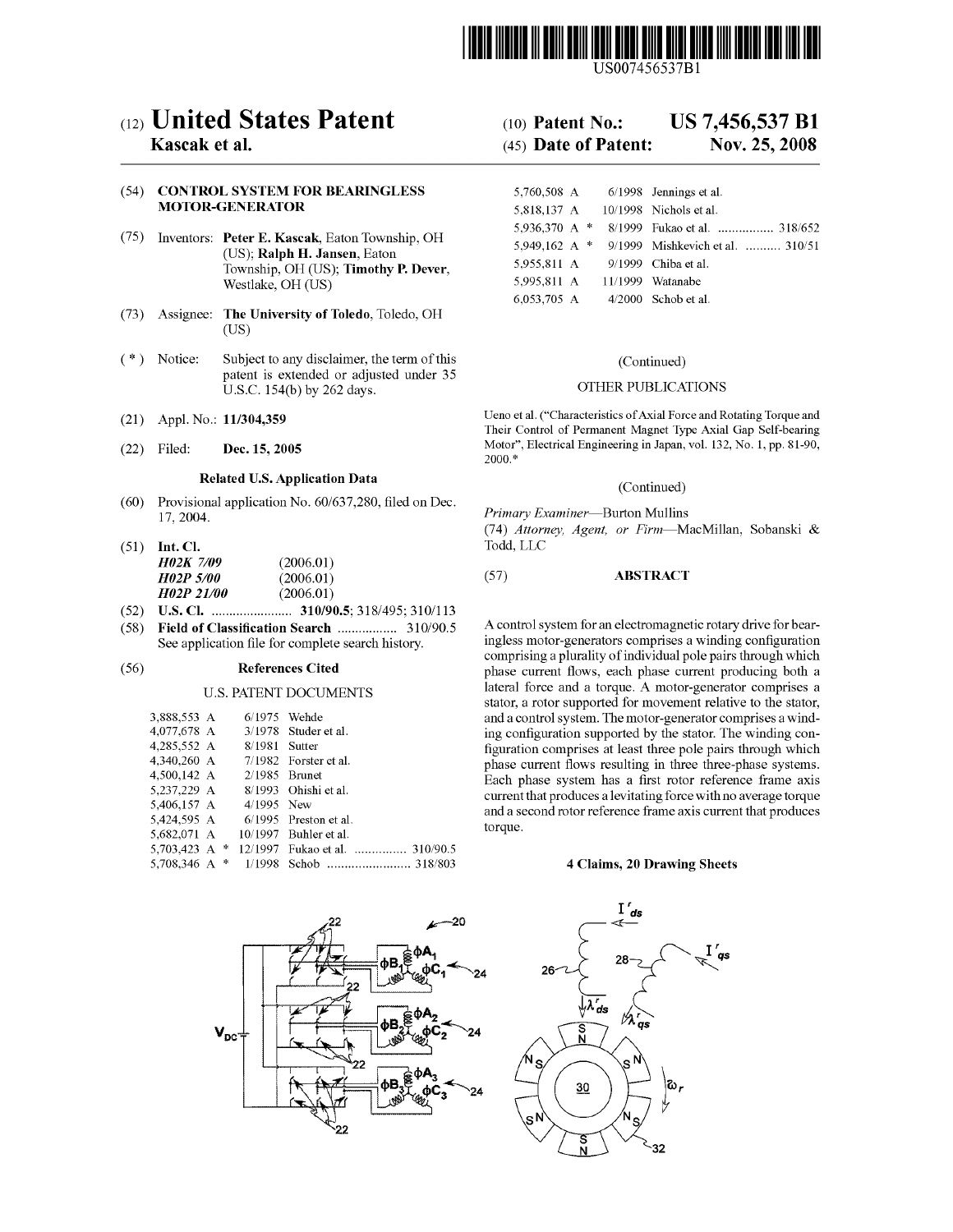#### U.S. PATENT DOCUMENTS

| $6.078.119$ A * |              | 6/2000 Satoh et al.  310/90.5             |
|-----------------|--------------|-------------------------------------------|
|                 |              |                                           |
| $6.166.469$ A * |              | 12/2000 Osama et al.  310/90.5            |
| 6,351,048 B1*   |              | 2/2002 Schob et al.  310/90.5             |
| 6,359,356 B1*   |              | 3/2002 Hayashi  310/90.5                  |
|                 |              | 3/2002 Blumenstock                        |
| 6,559,567 B2    | 5/2003 Schob |                                           |
| 6.710.495 B2*   |              | 3/2004 Lipo et al.  310/184               |
| 6.849.979 B2    |              | $2/2005$ Brunet et al.                    |
|                 |              | 6,130,494 A 10/2000 Schob<br>6.359.357 B1 |

#### OTHER PUBLICATIONS

Advances in Flywheel Energy Storage Systems, Power Pulse, Darnell Group Inc., darnell.com (2001).

Mohamed et al., *"Conical Magnetic Bearings with Thrust Control,"*  IEEE Transactions on Automatic Control, vol. 37, No. 12, Dec. 1992.

 $\hspace{0.1mm}^*$  cited by examiner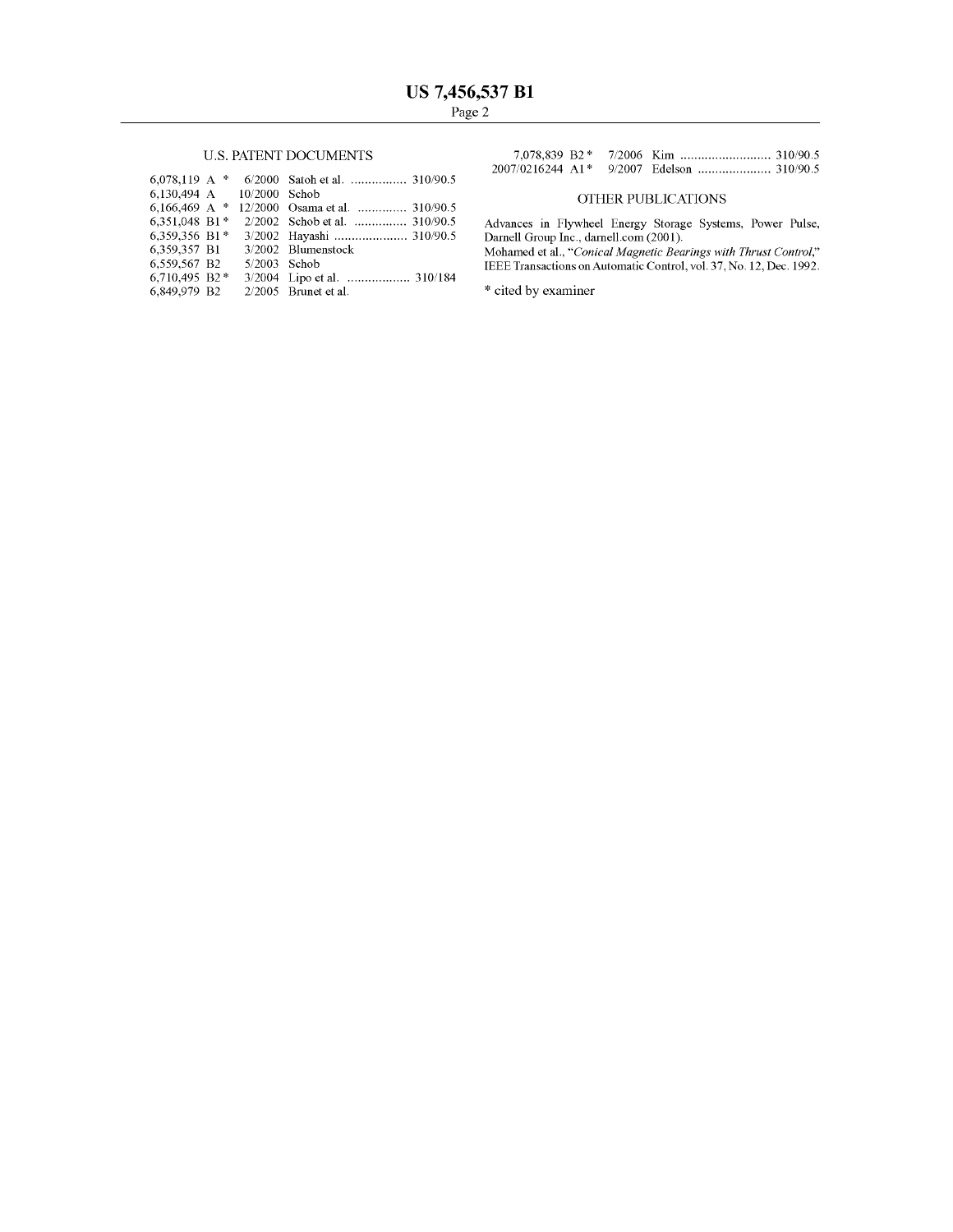

FIG. 1<br>PRIOR ART



**FIG. 2**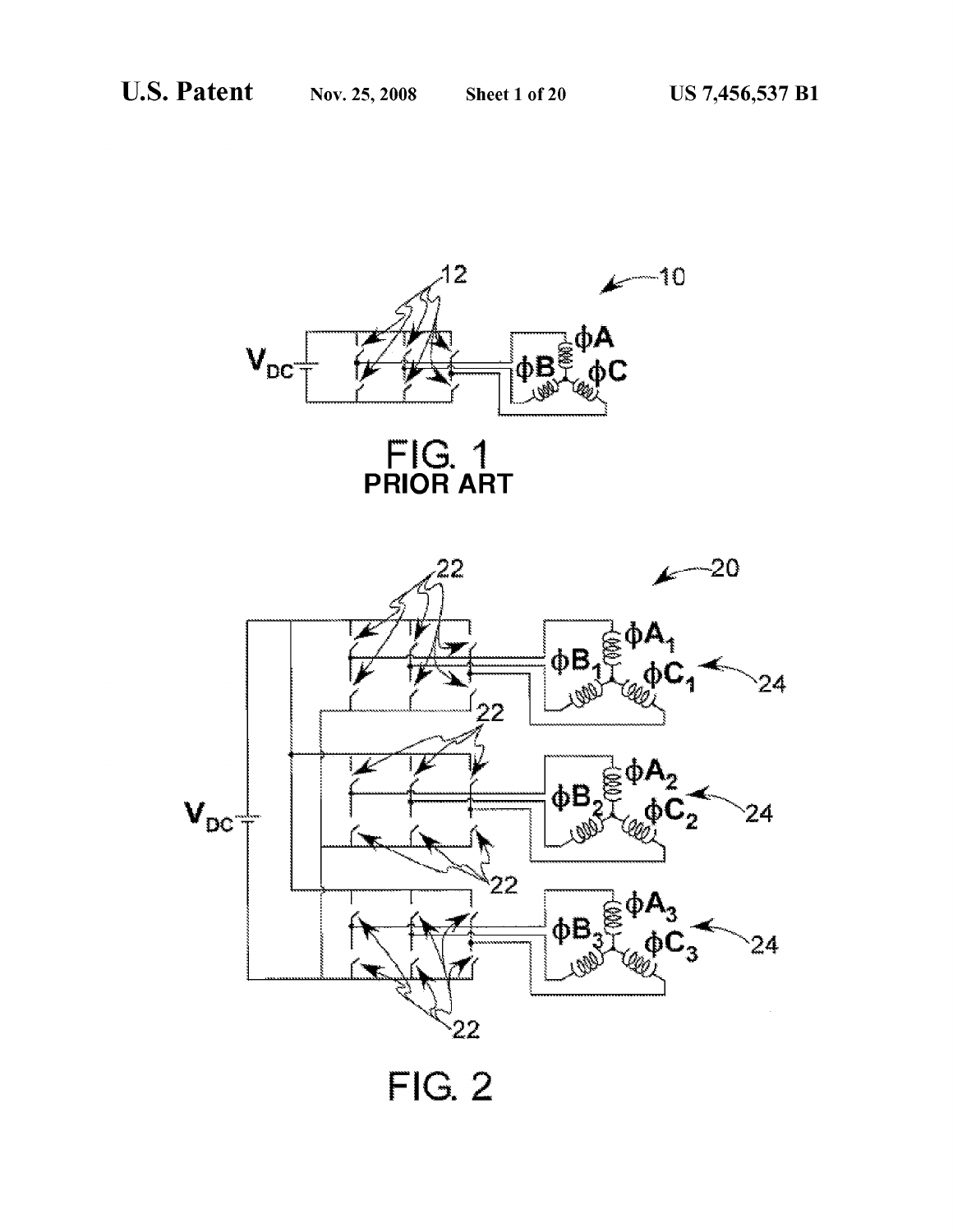![](_page_3_Figure_4.jpeg)

**FIG. 3**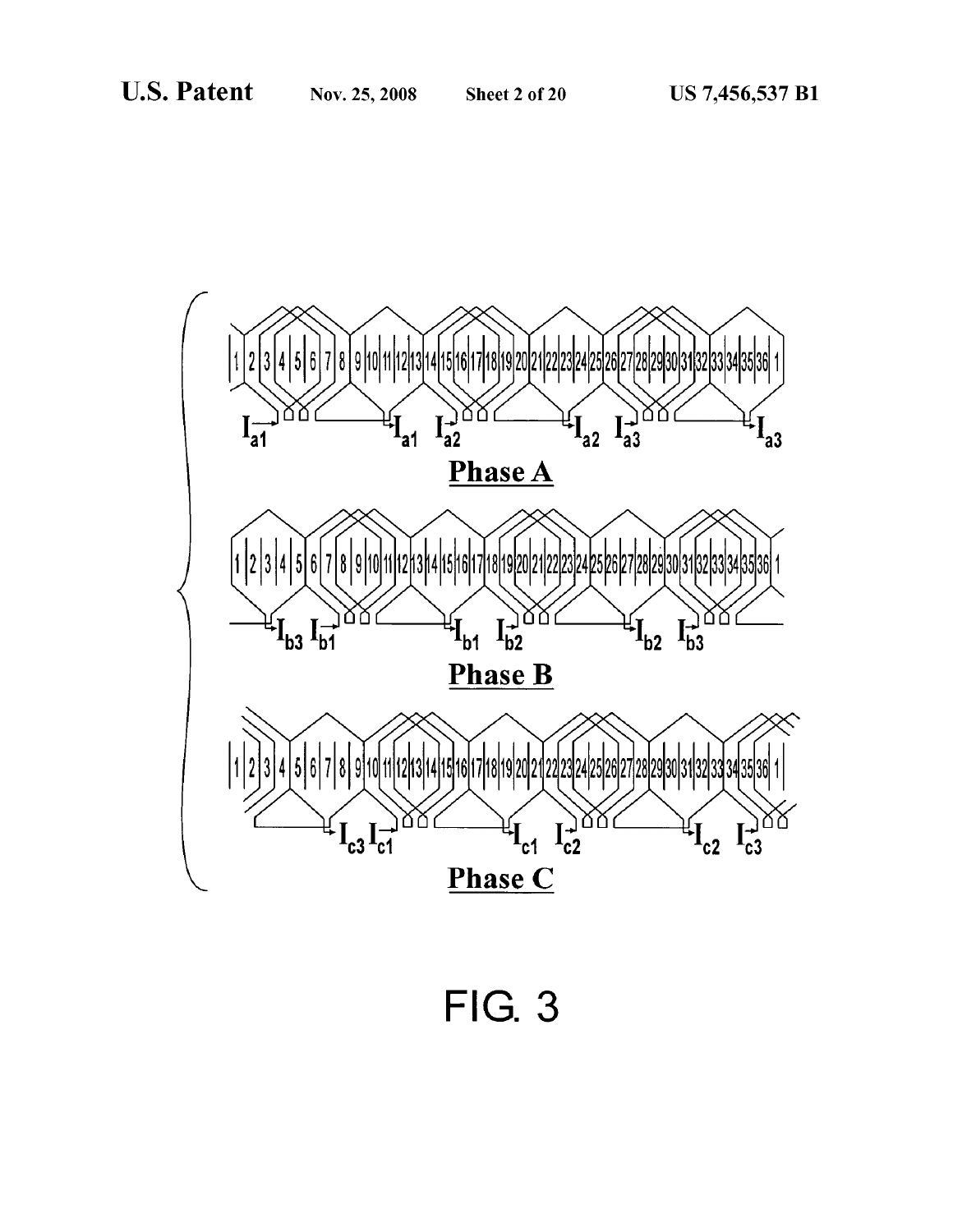![](_page_4_Figure_4.jpeg)

# **FIG. 4**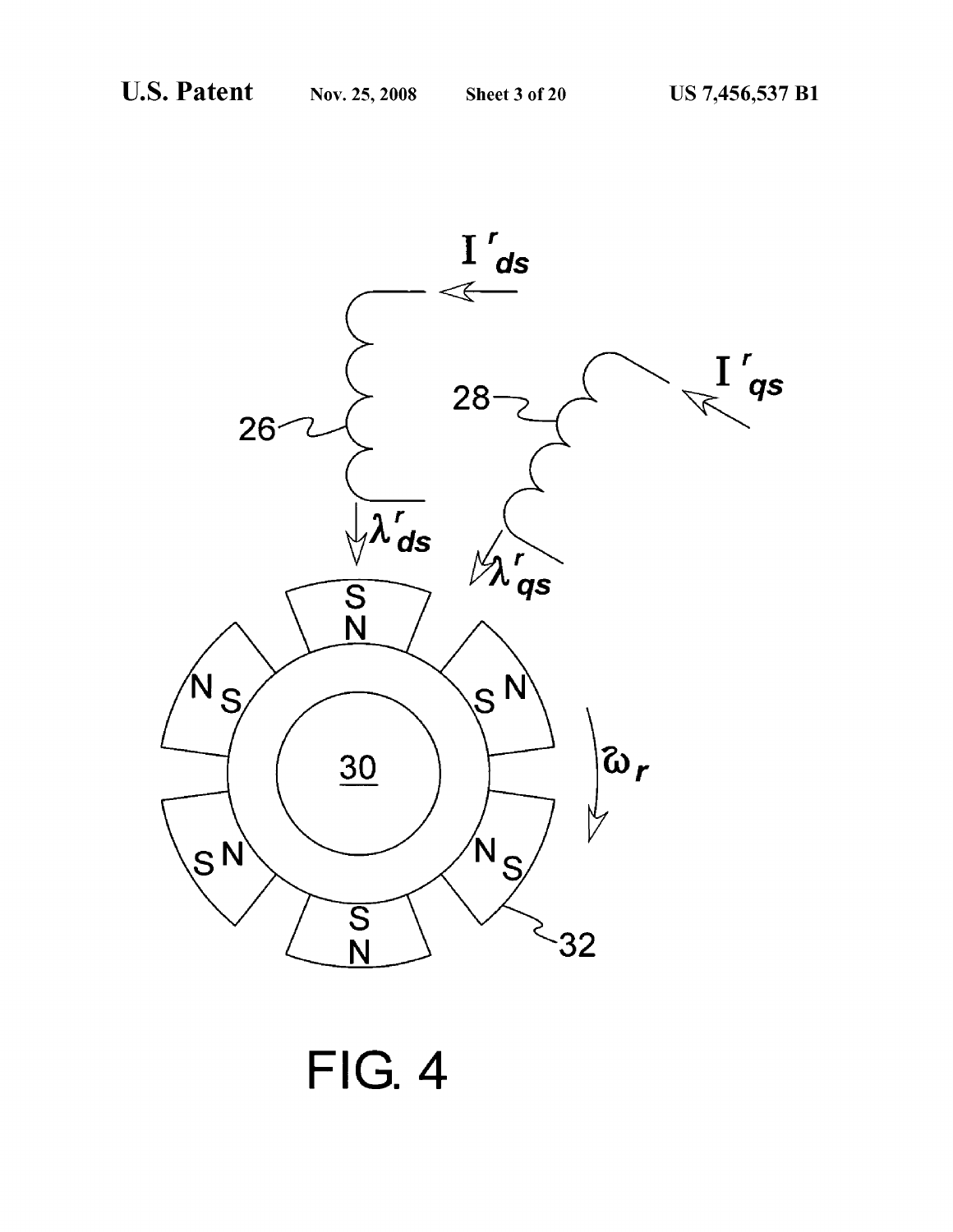![](_page_5_Figure_4.jpeg)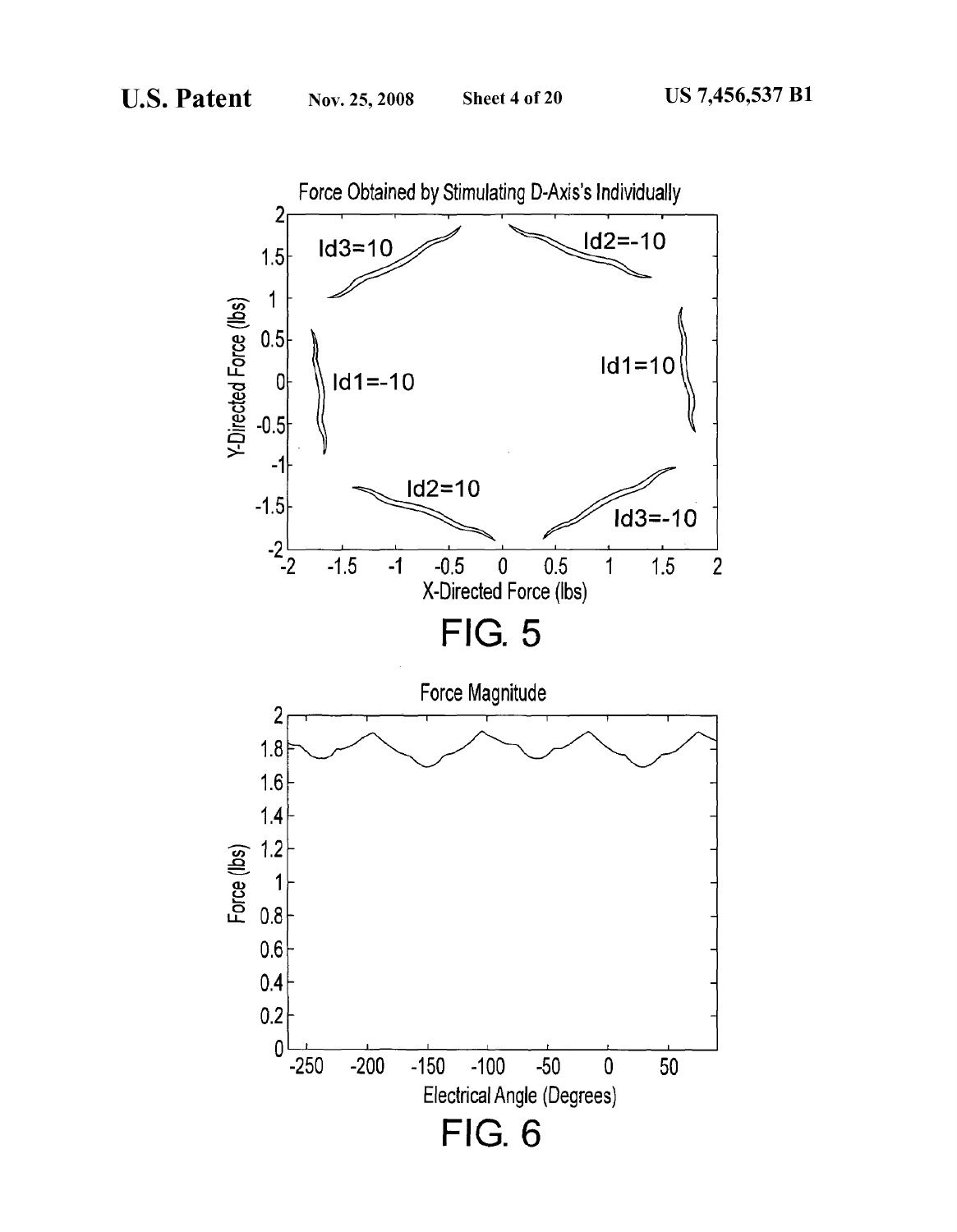![](_page_6_Figure_4.jpeg)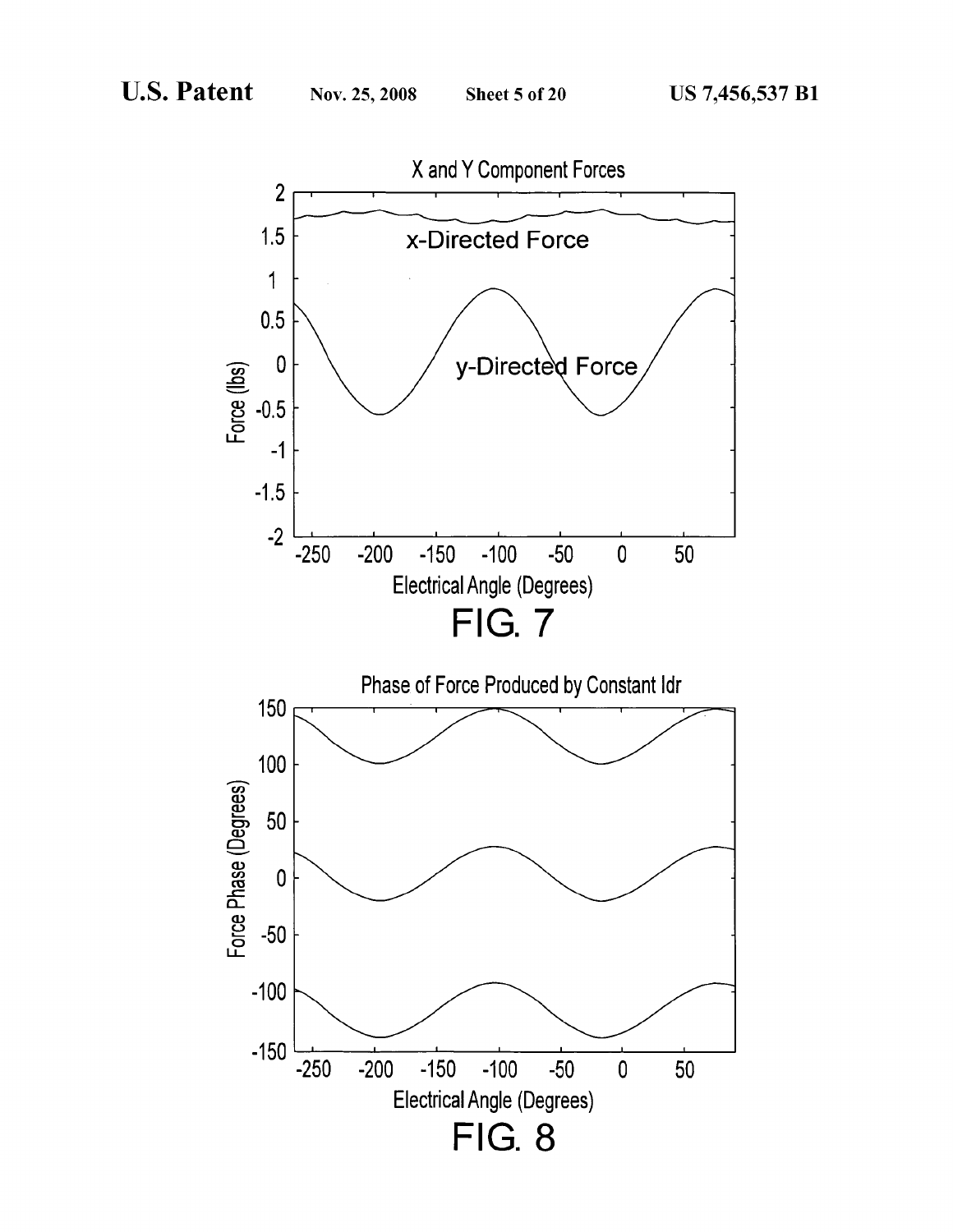![](_page_7_Picture_4.jpeg)

![](_page_7_Figure_5.jpeg)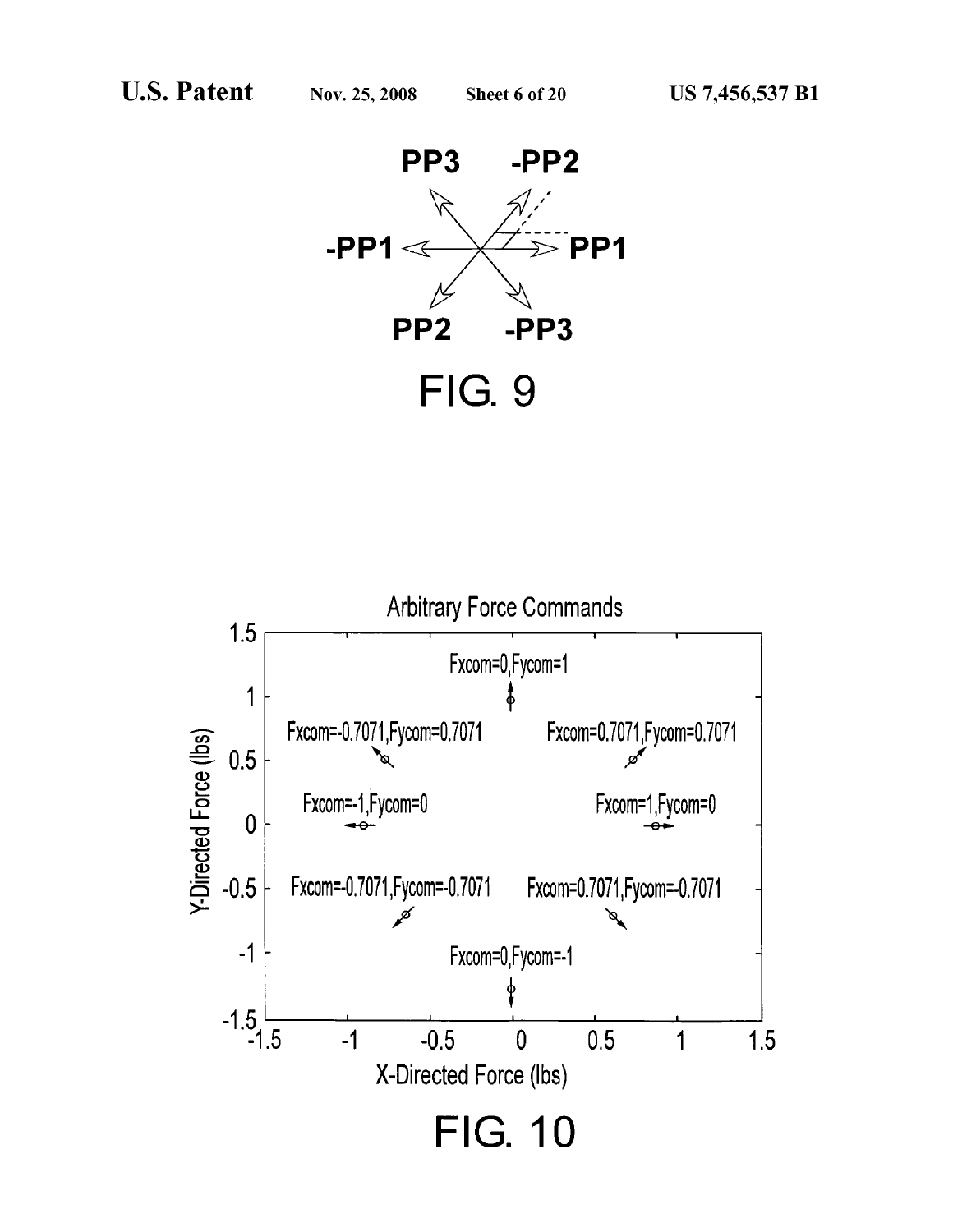![](_page_8_Figure_4.jpeg)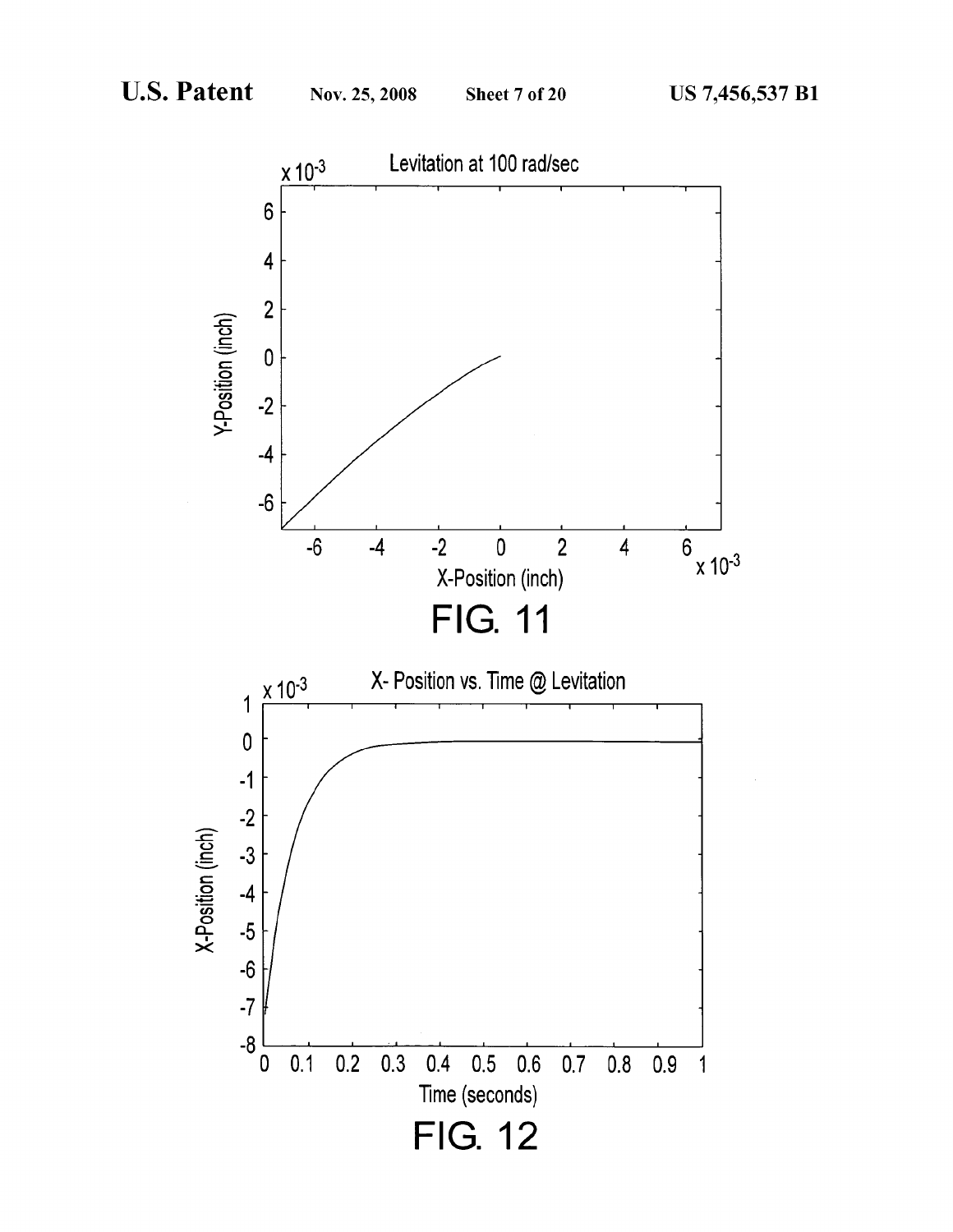![](_page_9_Figure_4.jpeg)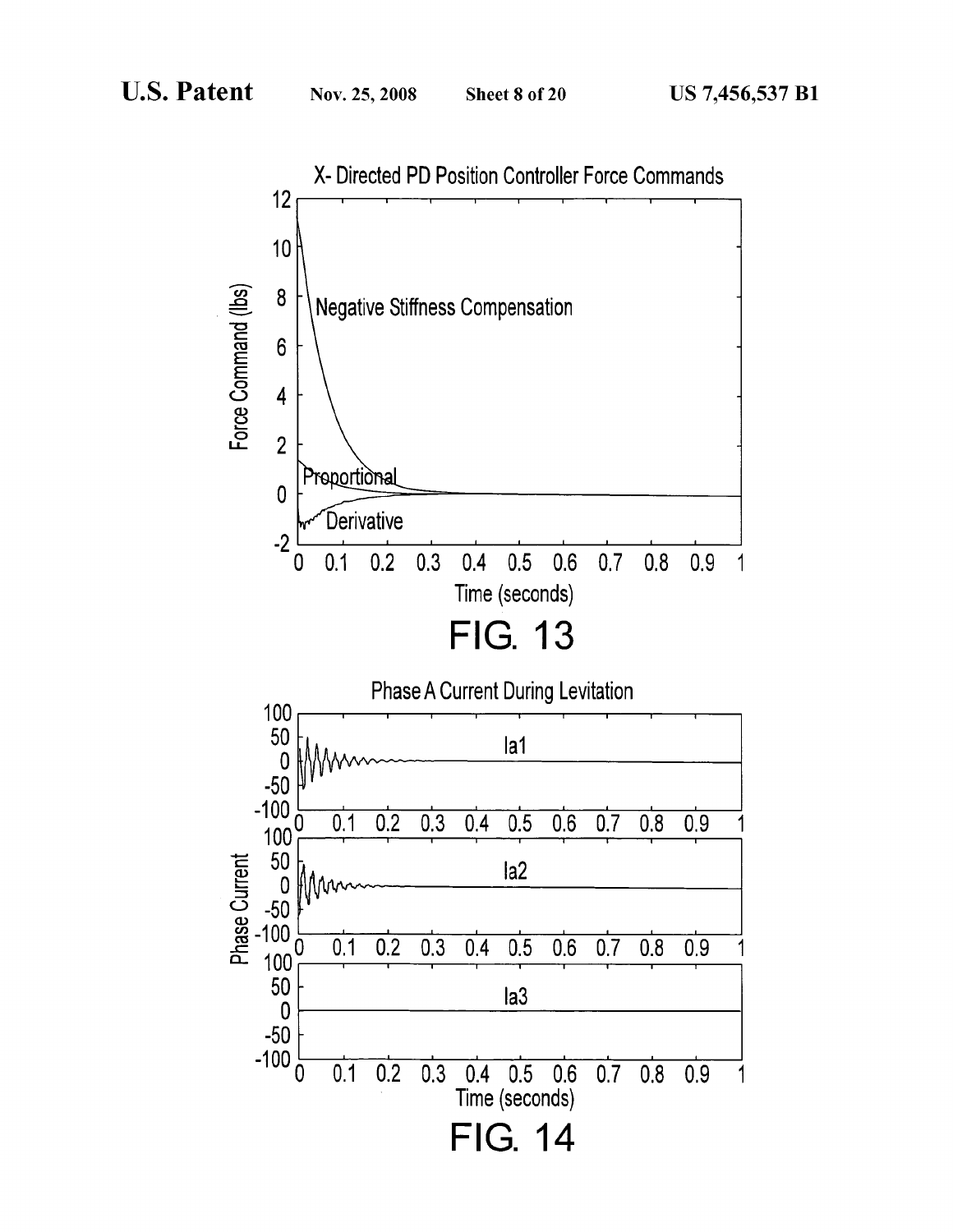![](_page_10_Figure_4.jpeg)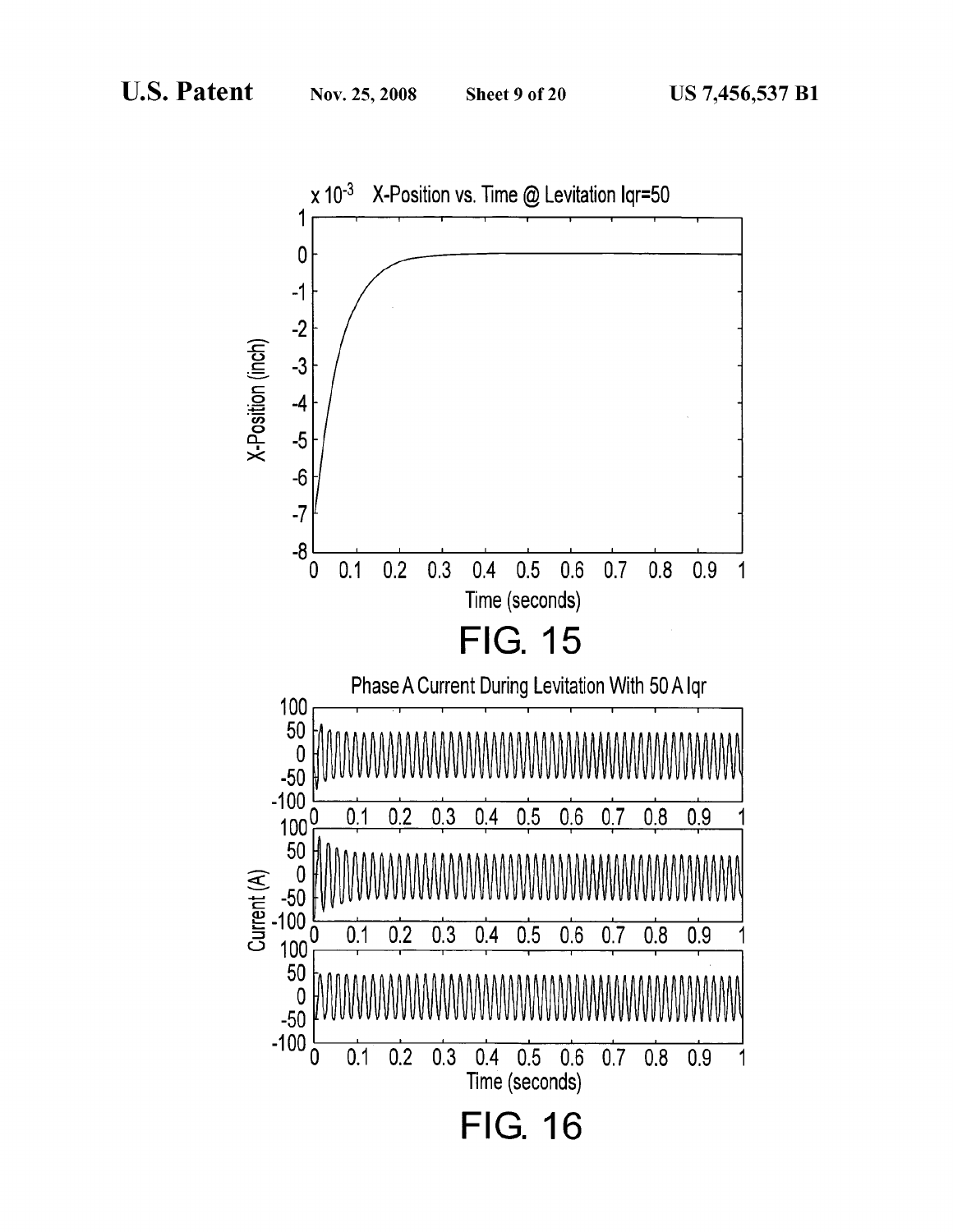![](_page_11_Picture_4.jpeg)

![](_page_11_Picture_5.jpeg)

![](_page_11_Picture_6.jpeg)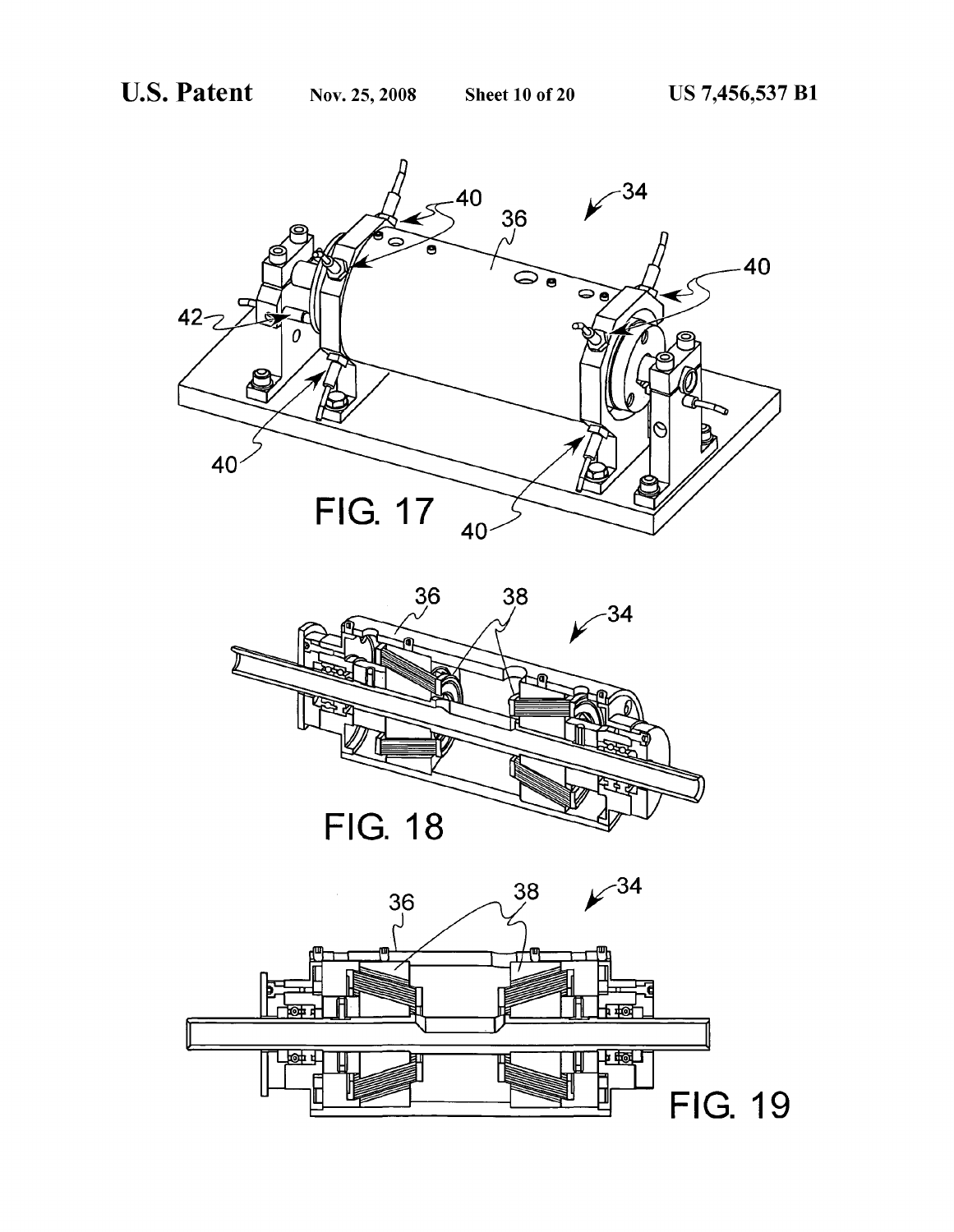![](_page_12_Figure_4.jpeg)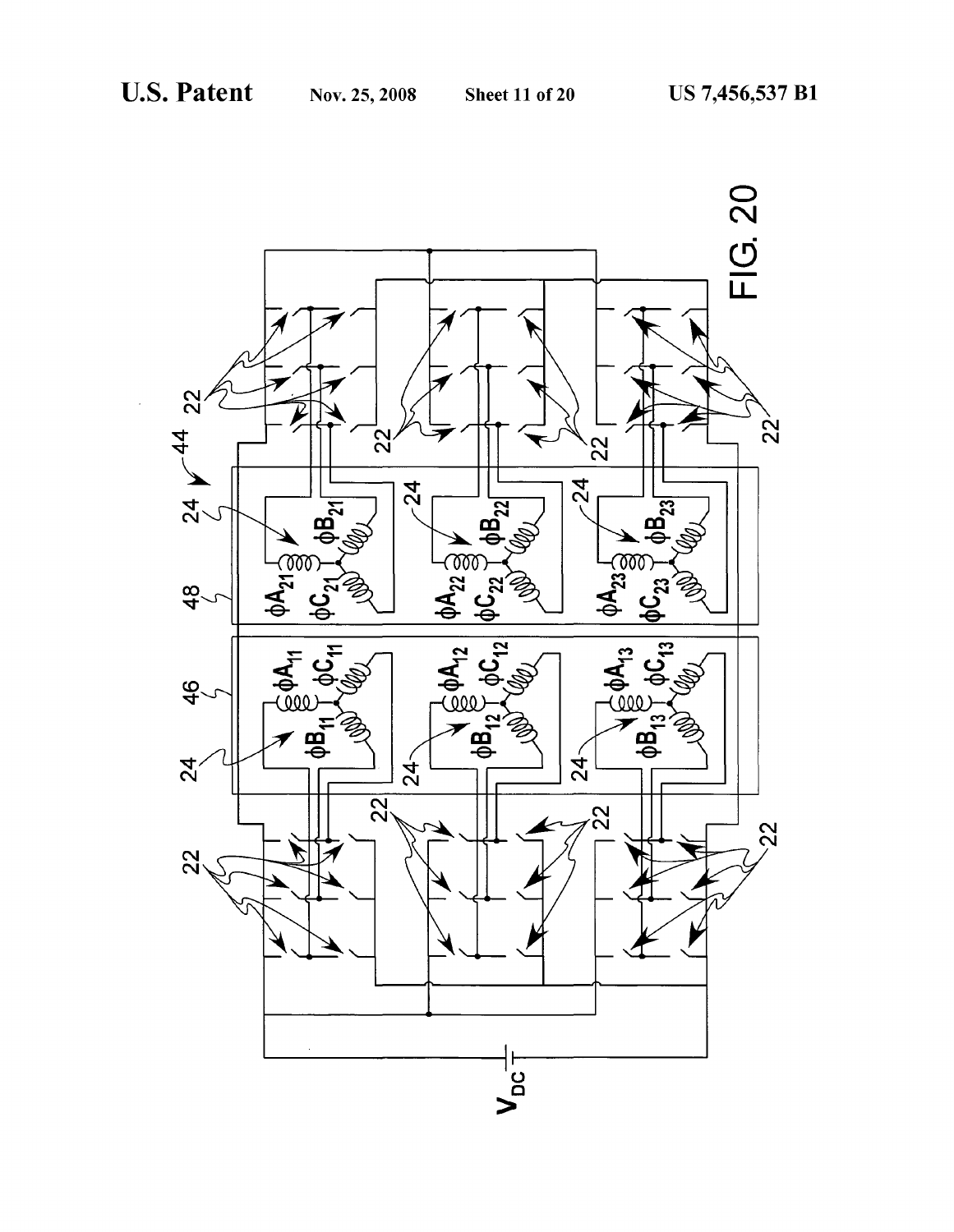![](_page_13_Figure_4.jpeg)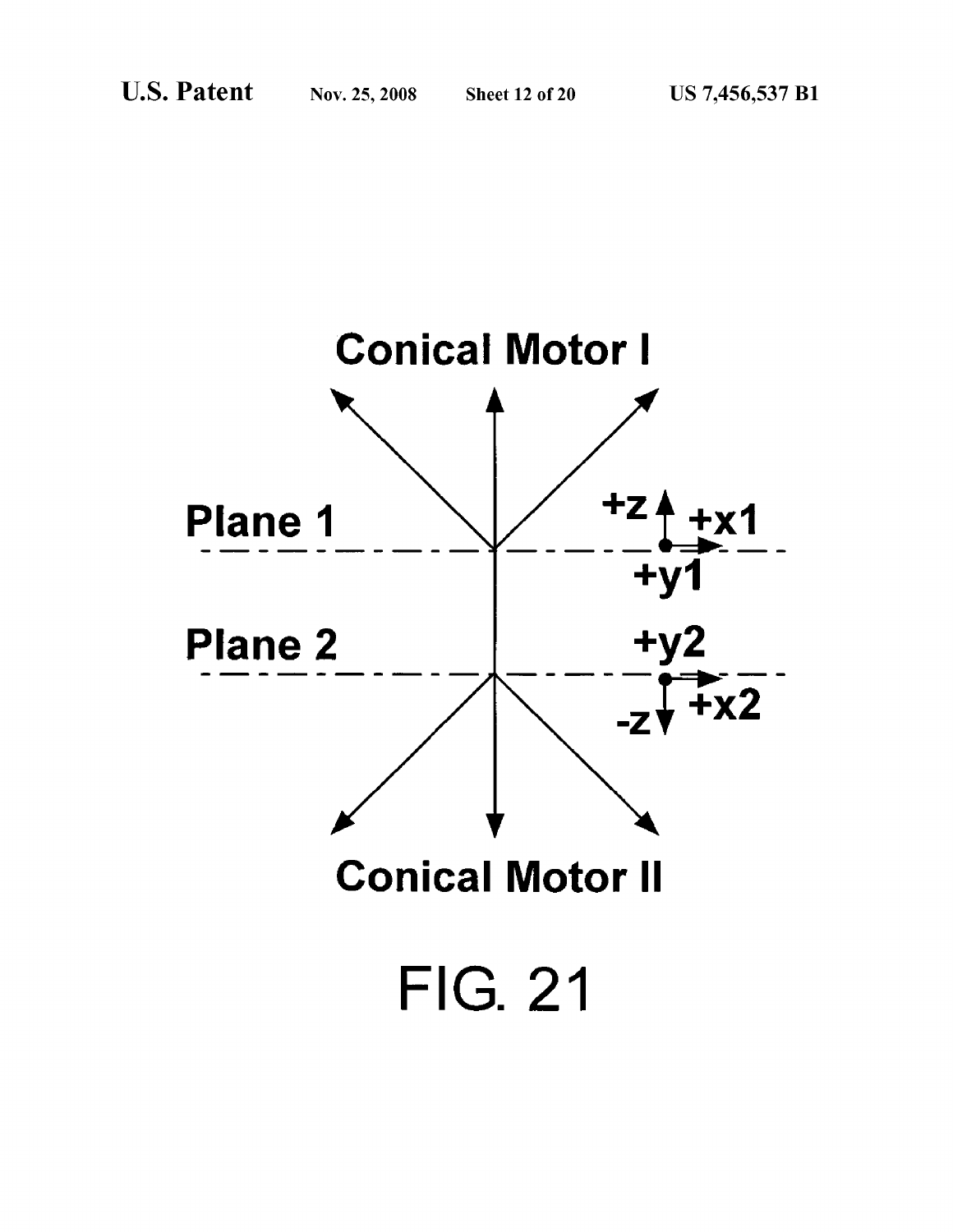![](_page_14_Figure_0.jpeg)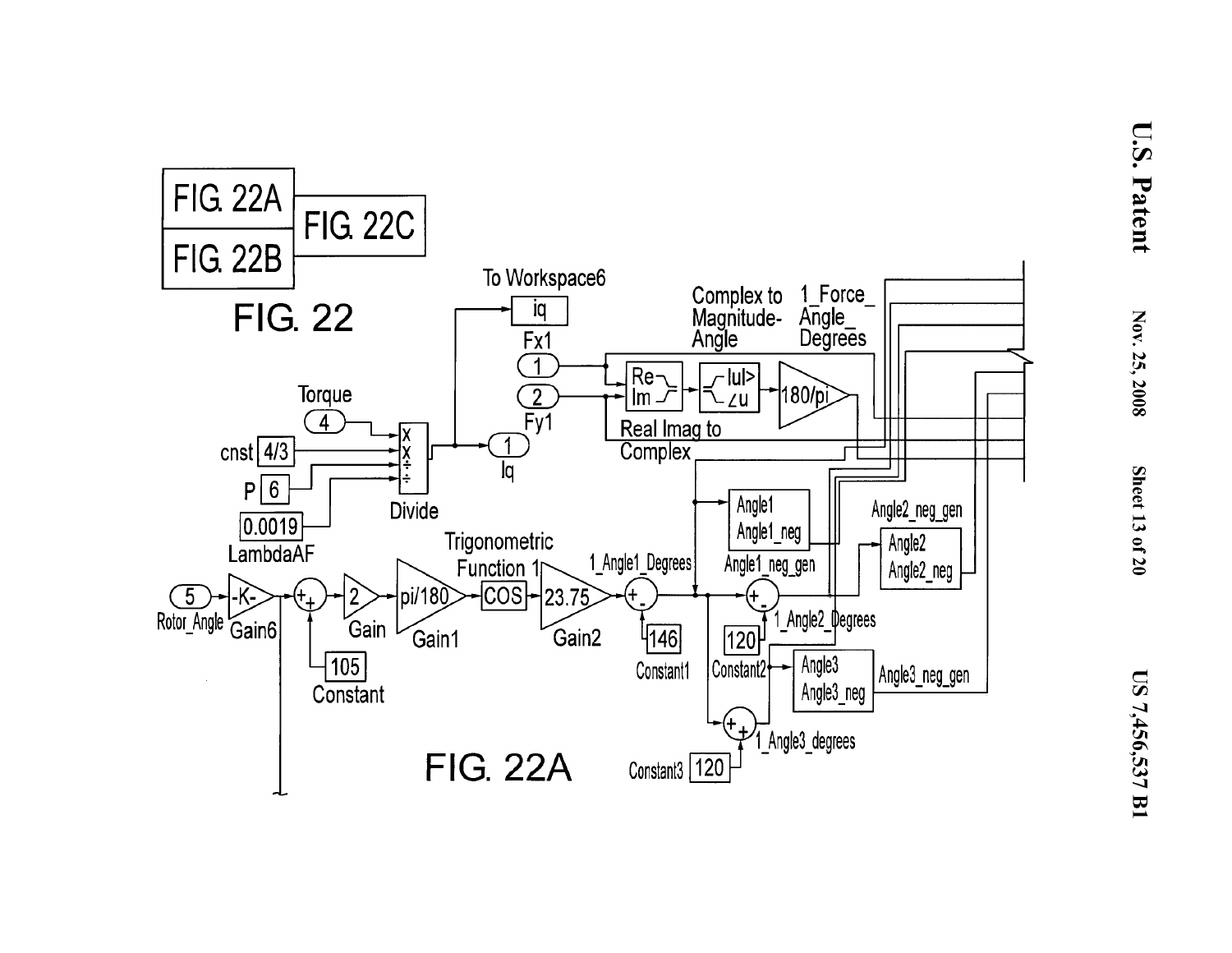![](_page_15_Figure_0.jpeg)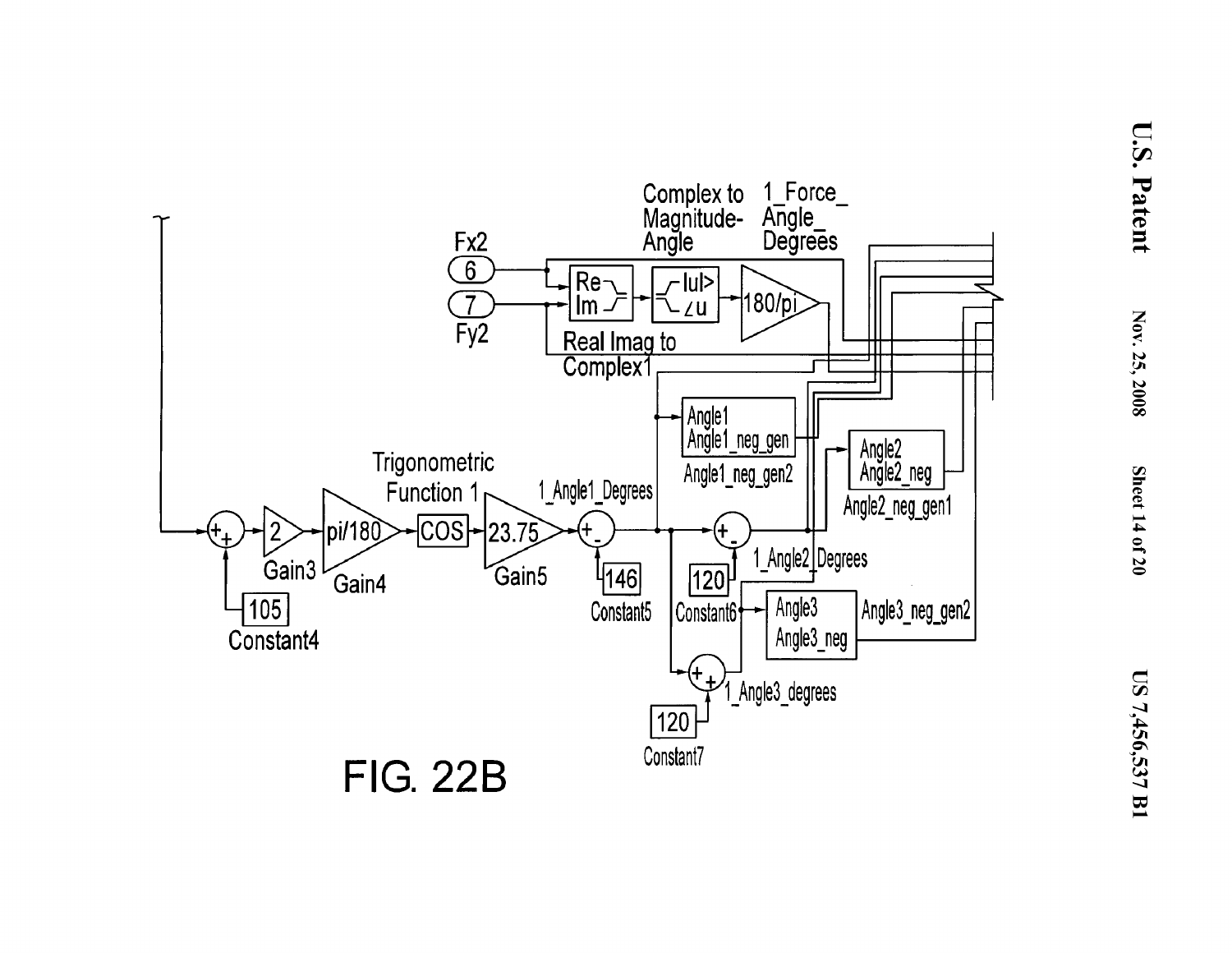![](_page_16_Figure_4.jpeg)

**FIG. 22C**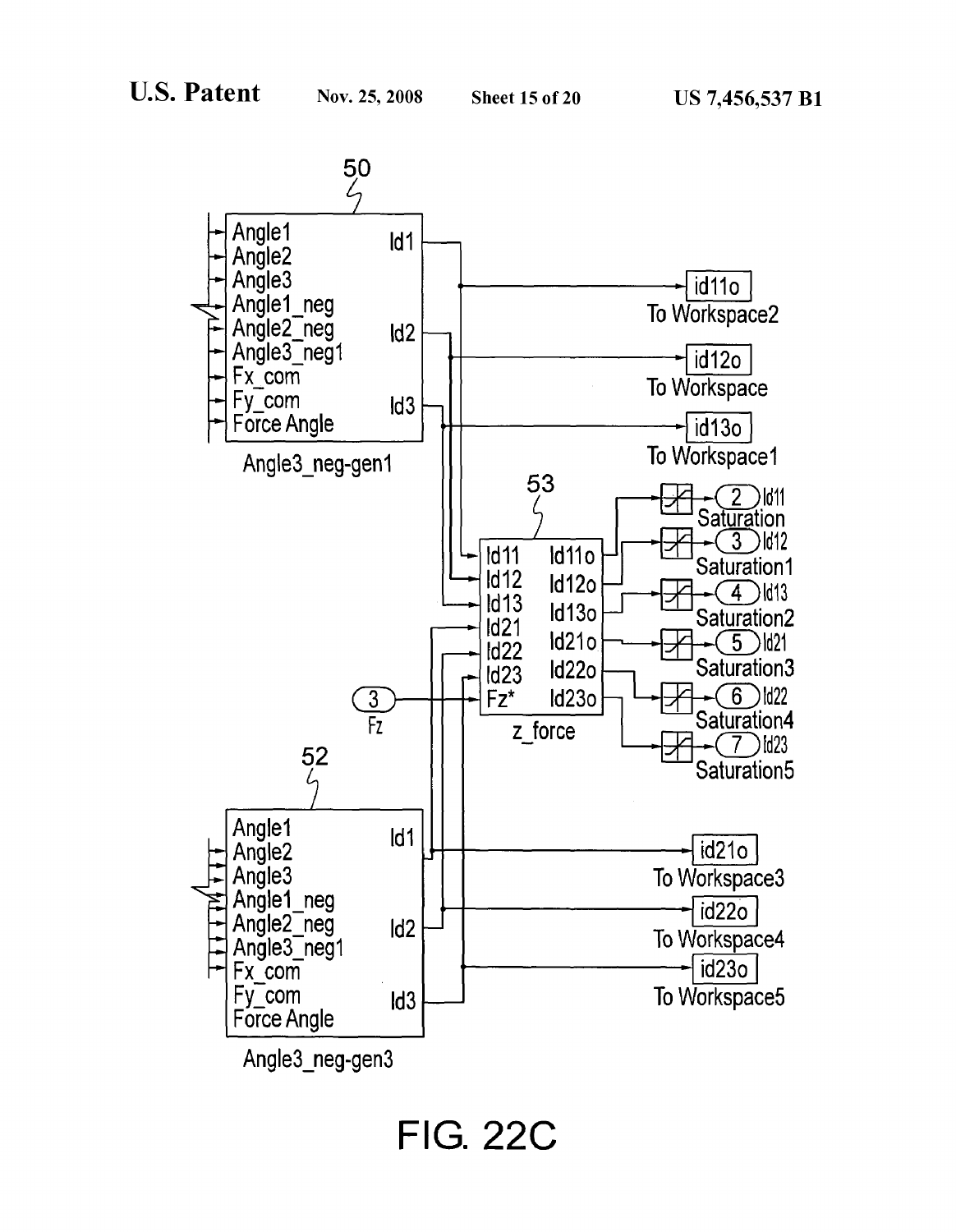![](_page_17_Figure_0.jpeg)

**FIG. 23**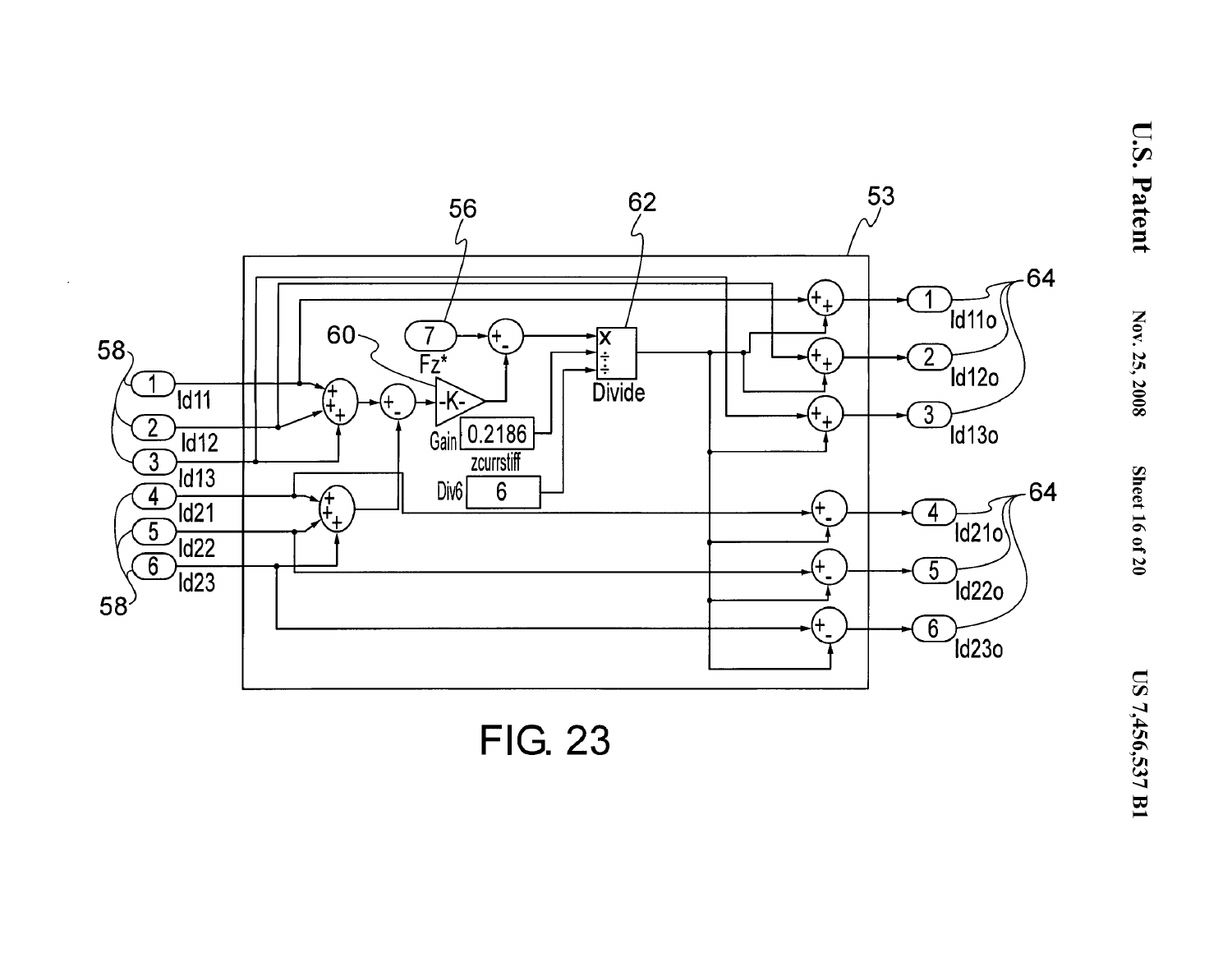![](_page_18_Figure_4.jpeg)

**FIG. 24A**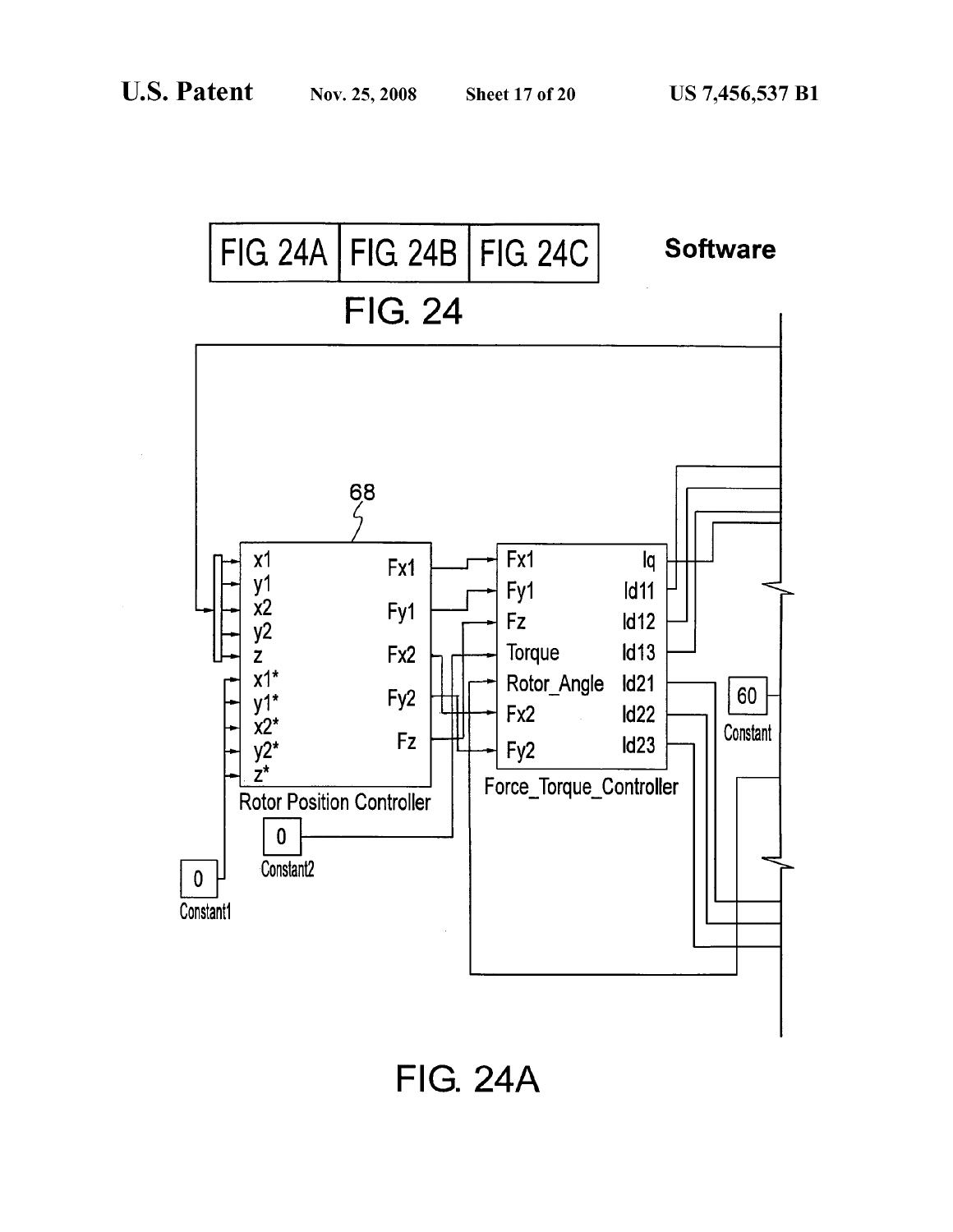![](_page_19_Figure_4.jpeg)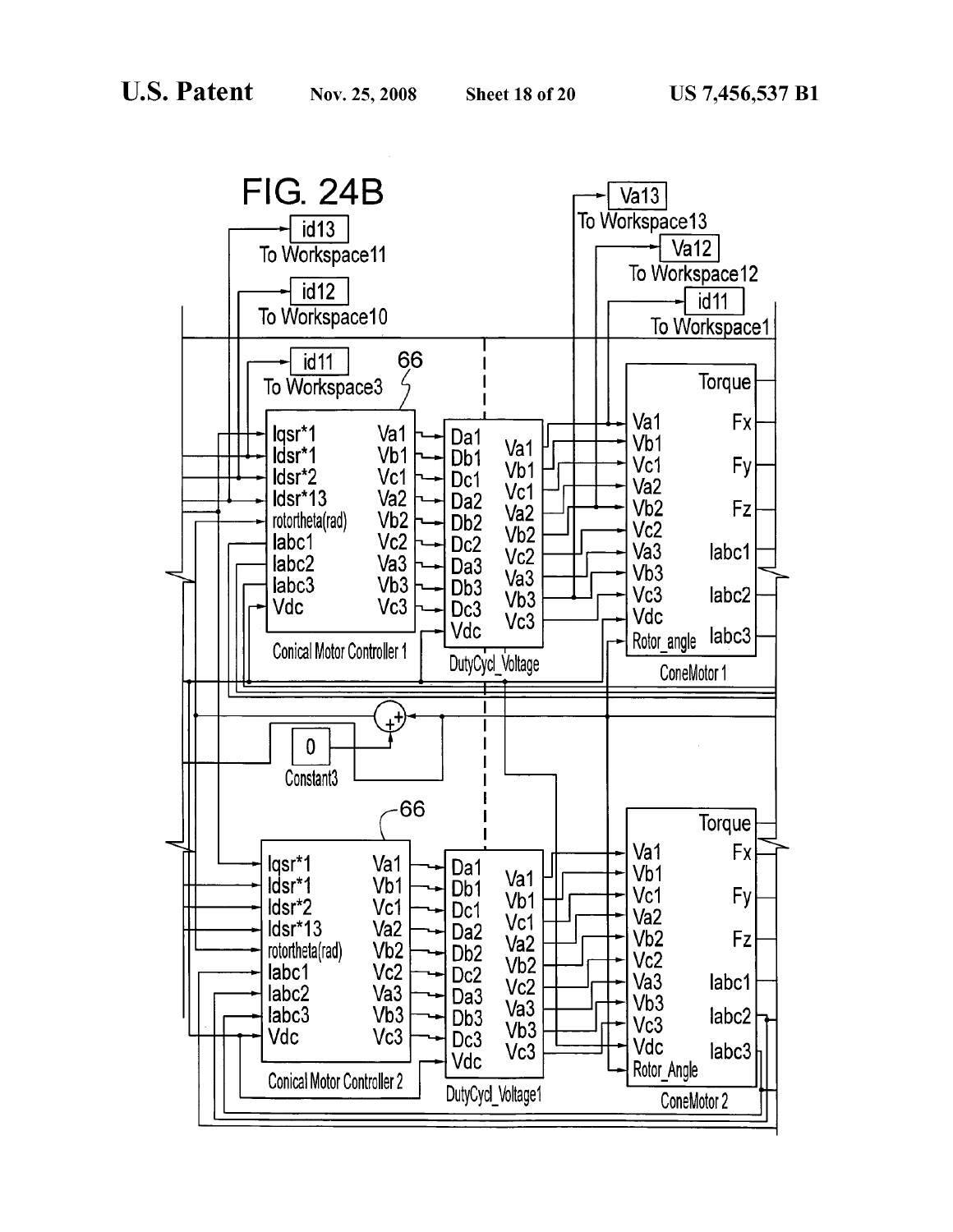**Hardware** torque To Workspace Torque1  $x1$ Torque2<br>Fx1 y1  $x2$ Fy1<br>Fz1  $y2$ Fx2 Z  $F_{Z2}$ Rotor\_Angle\_mechanical Rotor\_Speed Rotor\_angle\_electrical rotor\_angle To Workspace4 rotor model  $l$ a11 To Workspace2  $\overline{la12}$ To Workspace5  $\overline{la13}$ To Workspace6  $l$ a21 To Workspace7  $la22$ To Workspace8 **FIG. 24C**  $l$ a23 To Workspace9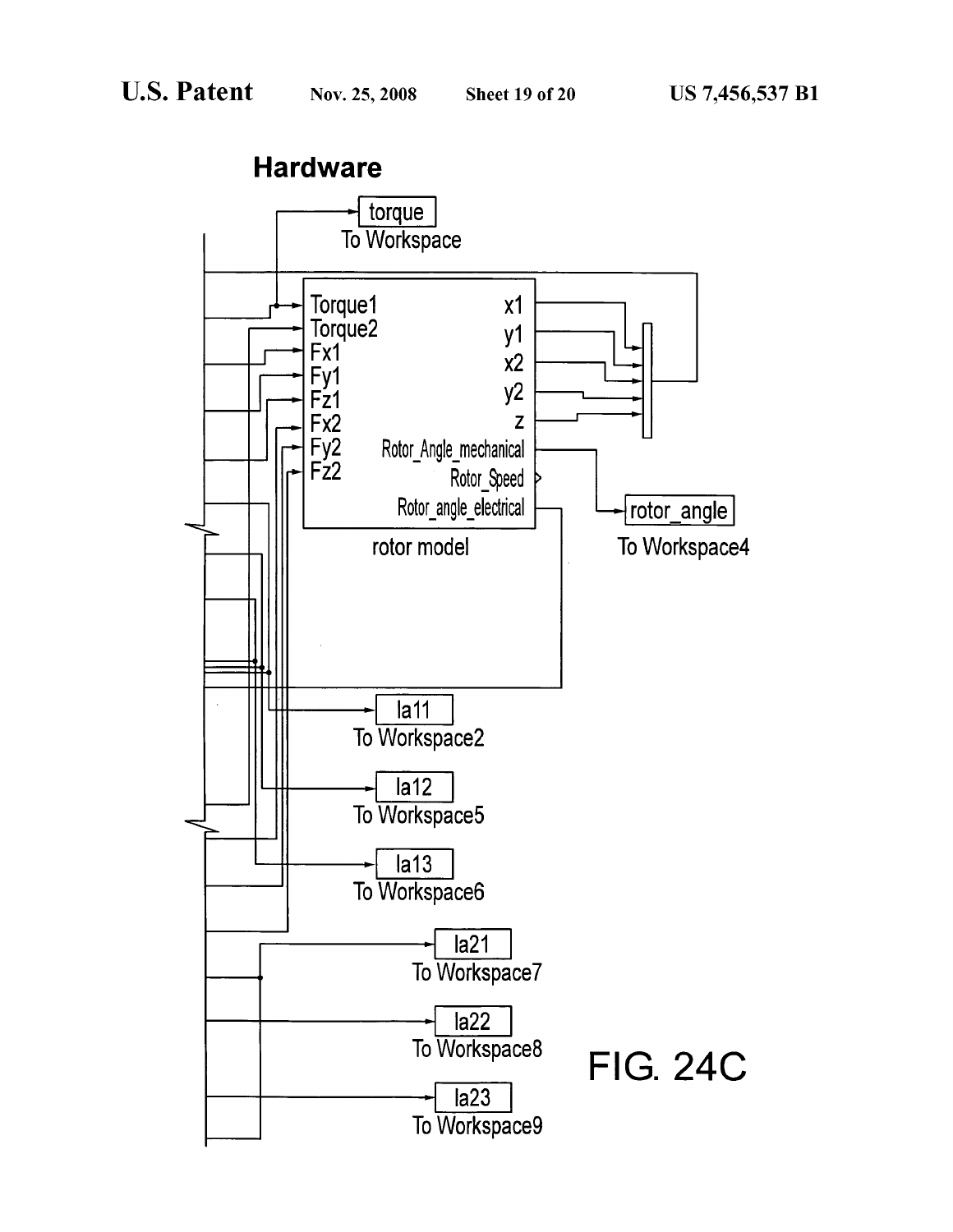![](_page_21_Figure_4.jpeg)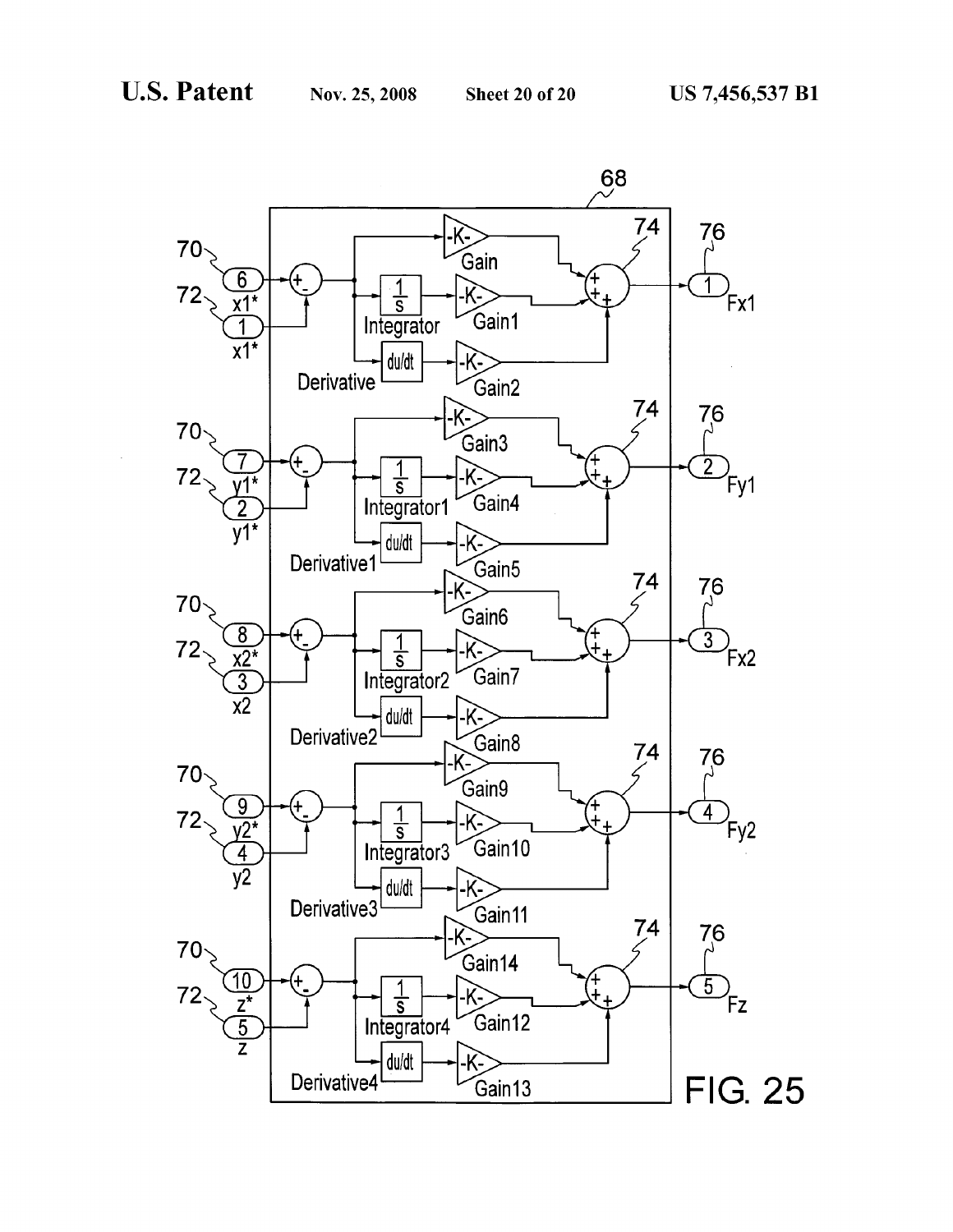#### **CONTROL SYSTEM FOR BEARINGLESS MOTOR-GENERATOR**

## APPLICATIONS

This application is a continuation of U.S. Provisional Patent Application Ser. Nos. 60/637,280, which was filed on Dec. 17, 2004, and the description of which is incorporated herein by reference.

This invention was made with government support under NCC3-916 and NCC3-924 awarded by NASA. The government has certain rights in the invention.

#### BACKGROUND OF INVENTION 15

The present invention generally relates to an electromagnetic rotary drive and more particularly, to an electromagnetic rotary drive that functions as a bearingless motor-generator. Most particularly, the invention relates to a control system for  $_{20}$ a bearingless motor-generator.

Electromagnetic rotary drives are commonly used in standard motors as well as bearingless motor-generators. A conventional electromagnetic rotary drive includes a rotating part and a stationary part. The rotary part is commonly referred to  $_{25}$ as a rotor and the stationary part is commonly referred to as a stator. The stationary part supports a set of windings. A conventional control system for an electromagnetic rotary drive for a standard motor is shown in FIG. **1.** The control system, generally indicated at **10,** includes six switches **12,** which 30 control the flow of phase currents into a set of windings to produce forces, which exert a torque on a rotating part. However, this control system produces no forces for levitating the rotating part, since poles carry the same flux, and balance their forces out. 35

Unlike the standard motor described above, a conventional bearingless motor-generator produces forces for levitating the rotating part. An example of a bearingless motor-generator is described in U.S. Pat. No. 6,559,567, issued May 6, 2003, to Schöb, the description of which is incorporated  $40$ herein by reference. This bearingless motor-generator has a control system for an electromagnetic rotary drive that includes control devices, which control the flow of phase currents into two windings. The phase currents have a mutual phase shift of about  $120^\circ$ . The control system produces forces  $45$ transverse to the windings. These transverse forces can be repulsive forces or attractive forces. By orienting the windings as described by Schöb, the forces may be directed at an angle greater than 0° and less than 90° relative to the axis of rotation of the rotor. In this way, the rotor can be axially or  $50$ radially levitated.

It should be noted that the bearingless motor-generator described above includes a drive winding for producing a drive field and a separate control winding for producing a control field. The drive field exerts a torque on the rotating 55 part to rotate the rotating part and the control field exerts a force on the rotating part to levitate the rotating part.

A control system is needed that permits both drive and control fields to be produced from the same set of windings, thus eliminating the need to separate drive and control wind- 60 ings.

#### SUMMARY OF INVENTION

The present invention is directed toward a control system 65 control code. for an electromagnetic rotary drive for bearingless motorgenerators that meets the foregoing needs. The control system

comprises a winding configuration comprising a plurality of individual pole pairs through which phase currents flow, each phase current producing both a lateral force and a torque.

CROSS REFERENCE TO RELATED The present invention is also directed toward a bearingless motor-generator. The motor-generator comprises a stator, a rotor supported for movement relative to the stator, and a control system. The motor-generator comprises a winding configuration supported by the stator. The winding configuration comprises at least three pole pairs through which phase 10 currents flow resulting in three three-phase systems. Each phase system has a first rotor reference frame axis current that produces a levitating force with no average torque and a second rotor reference frame axis current that produces torque.

Various objects and advantages of this invention will become apparent to those skilled in the art from the following detailed description of the preferred embodiment, when read in light of the accompanying drawings.

#### BRIEF DESCRIPTION OF DRAWINGS

FIG. **1** is schematic representation of a motor drive system according to the prior art.

FIG. **2** is schematic representation of a cylindrical motor drive control system according to one embodiment of the invention.

FIG. 3 is a diagrammatic representation of a winding with individually stimulated pole pairs.

FIG. **4** is a schematic representation of stator induced flux in a rotor reference frame.

FIG. **5** is a graphic representation of force induced from pole pair d-axis current.

FIG. **6** is a graphic representation of a force magnitude.

FIG. **7** is a graphic representation of force components.

FIG. **8** is a graphic representation of phases of induced force by different pole pairs.

FIG. 9 is a diagrammatic representation of force vectors.

FIG. **10** is a graphic representation of force commands.

FIG. **11** is a graphic representation of rotor levitation.

FIG. **12** is a graphic representation of x-position during levitation.

FIG. **13** is a graphic representation of force command components.

FIG. **14** is a graphic representation of phase currents in three different pole pairs during a levitation period with a 10 A rotor reference frame q-axis current.

FIG. 15 is a graphic representation of levitation off a backup bearing.

FIG. **16** is a graphic representation of phase currents in three different pole pairs during a levitation period with a 50 A rotor reference frame q-axis current.

FIG. **17** is a perspective view of a conical motor driven by conical motor drive control system according to one embodiment of the invention.

**FIG.18** is a sectional perspective view of the conical motor shown in FIG. **17.** 

FIG. **19** is a sectional elevation view of the conical motor shown in FIG. **17.** 

FIG. **20** is a schematic representation of a conical motor drive control system according to one embodiment of the invention.

FIG. 21 is a diagrammatic representation of force vectors.

FIG. **22** is a schematic representation of a force generation

FIG. **23** is a schematic representation of an axial force control block.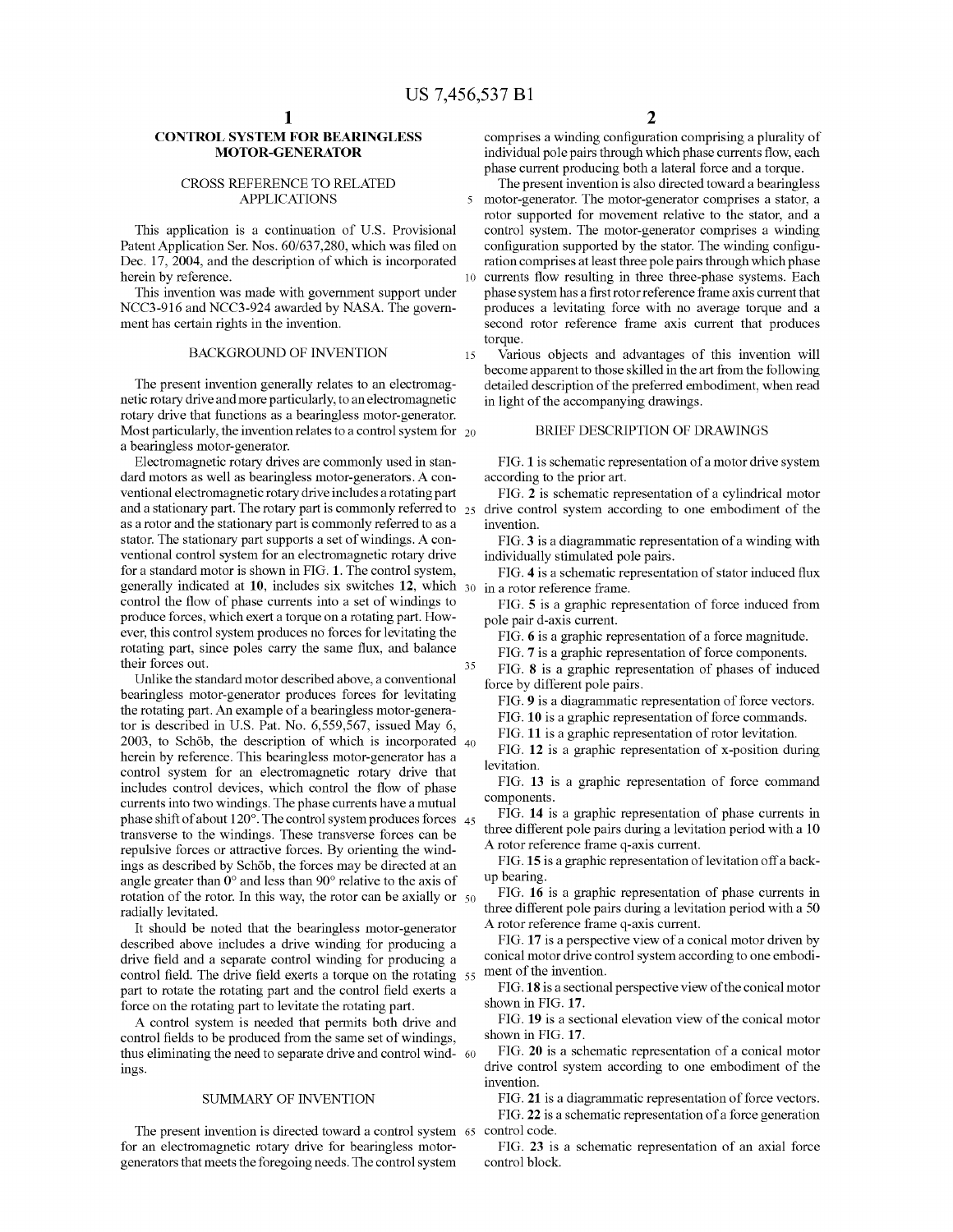FIG. **24** is a schematic representationofa control circuit for the conical motor drive control system.

FIG. 25 is a schematic representation of an implementation of a position controller as a proportional-integral-derivative (PID) controller.

#### DETAILED DESCRIPTION

Referring now to the drawings, there is illustrated in FIG. **2**  a cylindrical motor control system **20** for an electromagnetic 10 rotary drive for use in a cylindrical bearingless motor-generator (hereinafter "motor"). It should be noted that the standard motor drive control system described above has only six switches **12,** while the control system **20** shown in FIG. **2** has eighteen switches 22. As a consequence, the control system **20** can stimulate three systems of three phases. Each of these systems comprises a pole pair system, generally indicated at **24,** resulting in three pole pair systems. Although there are three times as many switches, the required power rating for each switch **22** is much smaller than that for the conventional 20 control system **10** described above. For example, if the number of turns in the motor is kept constant, the voltage the switches **22** would be required to block would be one third of the normal system voltage of the conventional control system **10.** If the motor is required to have the same bus voltage as the conventional control system **10,** the number of winding turns could be increased and the switches **22** would only carry one third the normal current of the conventional control system **10.** In addition, the new control system **20** provides fault tolerance. If any of the coils in the new control system **20** or 30 the power electronics for a pole pair system **24** fails, the other two three-phase systems will still be able to provide motor torque and magnetic bearing forces.

A winding configuration with individually stimulated pole pairs is shown in FIG. **3.** In this winding configuration, phase <sup>35</sup> currents  $i_{a1}$ ,  $i_{a2}$ ,  $i_{a3}$ ,  $i_{b1}$ ,  $i_{b2}$ ,  $i_{b3}$ ,  $i_{c1}$ ,  $i_{c2}$ ,  $i_{c3}$  are defined in the three pole pairs **24** shown in FIG. **2.** These are essentially three three-phase systems. The first system contains phase currents  $i_{a1}$ ,  $i_{b1}$ , and  $i_{c1}$ . This system can be transformed into a rotor reference frame with known transformations, as fol-  $\rm ^{40}$ lows:

$$
\begin{bmatrix} i'_{qst} \\ i'_{dsI} \\ i_{01} \end{bmatrix} = \begin{bmatrix} \cos\theta_r & \cos\left(\theta_r - \frac{2\pi}{3}\right) & \cos\left(\theta_r + \frac{2\pi}{3}\right) \\ \sin\theta_r & \sin\left(\theta_r - \frac{2\pi}{3}\right) & \sin\left(\theta_r + \frac{2\pi}{3}\right) \\ \frac{1}{2} & \frac{1}{2} & \frac{1}{2} \end{bmatrix} \begin{bmatrix} i_{aI} \\ i_{bI} \\ i_{cI} \end{bmatrix}
$$
 (1) 45

FIG. **4** shows fictional coils (illustrating the manner in which the three three-phase systems operate), generally indicated at **26, 28,** which rotate with the rotor **30** representing the rotor reference frame q and d-axis currents. It should be noted  $55$ that the rotor reference frame d-axis current produces no average torque and the rotor reference frame q-axis current produces torque.

Note that while the d-axis current produces no torque, it does produce a lateral force. It should be noted what happens 60 if the rotor reference framed-axis currents are permitted to be different in the three different three-phase pole pairs **24,** while keeping the rotor reference frame q-axis currents the same. FIG. **5** shows the force produced on the rotor **30** when 10 amps (first positive, then negative) is applied individually to 65 each of the pole pairs **24** of the rotor reference framed-axes while the other pole pairs have zero rotor reference frame

d-axis and q-axis currents. FIG. **6** shows the magnitude of the force on the rotor **30** with  $i_{ds1}$ <sup>r</sup>=+10A, and the rest of the rotor reference frame d-axis and q-axis currents set to zero. This force has an average value of 1.8 lbs. This force has a strong 5 fourth harmonic ripple, and also a much smaller second harmonic component. The rotor force components in the x and y directions, which are plotted in FIG. **7,** each have second harmonic ripples, and combine to generate the fourth harmonic ripple in the force.

The above results demonstrate that the forces generated by the rotor reference frame d-axis current  $i_{ds}$ <sup>r</sup> have fairly constant magnitudes. The force phases generated on the rotor using constant d-axis currents are plotted in FIG. **8.** Note that this Fig. plots the phases of the force in mechanical degrees versus the electrical angle of the motor. The phases of the rotor forces generated by exciting separate rotational reference framed-axis currents are 120 mechanical degrees apart from each other, and vary 46 mechanical degrees  $(+/-23)$ mechanical degrees) over an electrical revolution.

FIG. **9** shows the force vectors **PPl, -PPl, PP2, -PP2, PP3, -PP3** that are possible with the different pole pairs **24.** There are six possible force directions, using the positive and negative rotational reference frame d-axis currents. These forces bound six distinct regions. A desired force within any region can be produced optimally by using the vectors bordering that region as the basis. From this, a control system can be developed.

First, the phases of the six force vectors **PPl, -PPl, PP2, -PP2, PP3, -PP3** need to be determined. By fitting the results in FIG. **8**, the force phase  $\beta$  is calculated for each of the six force vectors **PPl, -PPl, PP2, -PP2, PP3, -PP3** as a function of electrical angle of the rotor  $\theta$  *;*:

$$
\beta_1 = 4.3050 + 23.155 \cdot \cos\left(2 \cdot (\theta_r + 105)\frac{\pi}{180}\right) \tag{2}
$$

 $\beta_{1\textit{-negative}}{=}\beta_1{+}180$ (3)

$$
B_2 = B_1 - 120 \tag{4}
$$

$$
\beta_{2\text{-}negative} = \beta_2 + 180\tag{5}
$$

$$
\beta_3 = \beta_1 + 120 \tag{6}
$$

$$
\beta_{3-negative} = \beta_3 + 180\tag{7}
$$

During rotor levitation, the phase of the desired force is calculated and compared with the six available force vectors **PPl, -PPl, PP2, -PP2, PP3, -PP3,** and the two force vectors that border the region containing the desired force are then chosen as the basis. Next, the desired force is transformed from the x, y basis to the basis containing the phase of the two vectors to be used,  $\beta_{boundary-1}$ , and  $\beta_{boundary-2}$ . The transformation is performed using the following matrix:

$$
P = \begin{bmatrix} \text{real}(e^{j\beta_{boundary-1} \cdot \frac{180}{\pi}}) & \text{real}(e^{j\beta_{boundary-2} \cdot \frac{180}{\pi}}) \\ \text{imag}(e^{j\beta_{boundary-1} \cdot \frac{180}{\pi}}) & \text{imag}(e^{j\beta_{boundary-1} \cdot \frac{180}{\pi}}) \end{bmatrix}
$$
(8)

This allows the two currents that make up the boundary to the region,  $i_{ds-boundary1}$ ,  $i_{ds-boundary2}$ , to be defined as follows.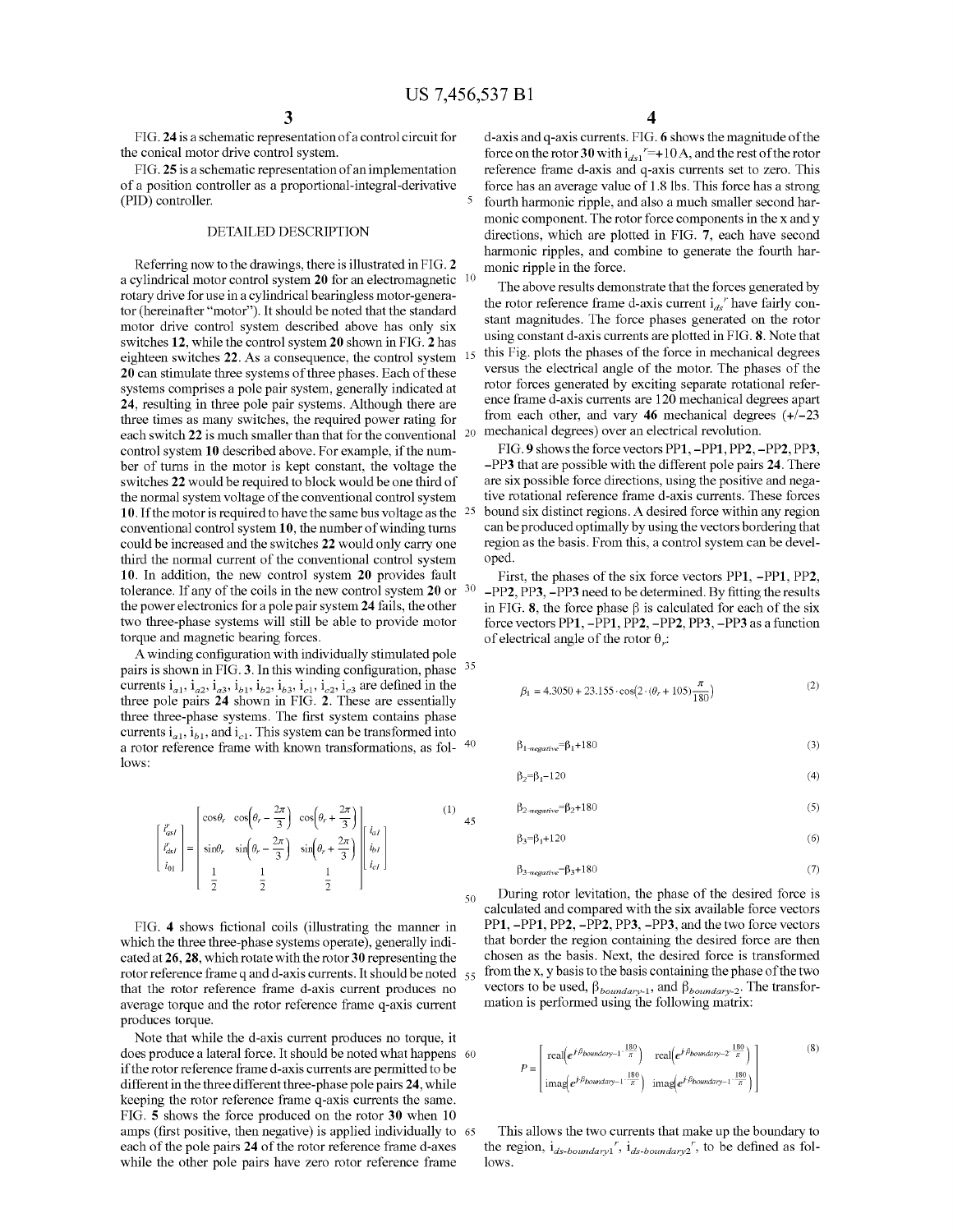$\overline{5}$ 

$$
\begin{bmatrix} i'_{ds-boundary1} \\ i'_{ds-boundary1} \\ i'_{ds-boundary2} \end{bmatrix} = P^{-1} \cdot \begin{bmatrix} F_{x-con} \\ \hline \text{currentstiffness} \\ F_{y-con} \\ \hline \text{currentstiffness} \end{bmatrix}
$$

where 
$$
F_{x-com}
$$
 and  $F_{y-com}$  are magnetic force bearing com-  
mands and current stiffness is a constant that determines the  
amount of force delivered to the rotor for 1 amp of current, in  
this case it is 0.18 lbs/A (per FIG. 6). This technique is used  
to generate various force commands; the results can be seen in  
FIG. 10. It should be noted that there may be some ripple in  
the force. This may be expected, as no attempt is made to  
reduce the natural ripple inherent to constant d-axis rotor  
reference frame current.

Now, a mechanical model of the rotor **30** is generated, with motor torques and forces as inputs, and the rotor angle, speed, 20 lateral position and lateral velocity as outputs. This motor rotor is a mass which is free to move in the x and y directions, and begin by defining the following complex quantities:

$$
x_1 = \text{Pos}_x + i \cdot \text{Pos}_y,
$$
  

$$
x_2 = \text{Vel}_x + i \cdot \text{Vel}_y,
$$

where  $x_1$  and  $x_2$  are system states defining rotor lateral position and velocity, i is imaginary number,  $Pos_x$  and  $Pos_y$  are x<br>tion and velocity, i is imaginary number,  $Pos_x$  and  $Pos_y$  are x and y rotor positions in inches, and  $Vel<sub>r</sub>$  and  $Vel<sub>v</sub>$  are x and y rotor positions in meters per second.

From Newton's second law:

*F=ma=m*· $\dot{x}$ 

where F is force in Newtons, m is mass in kilograms.

With this information, the system can be described as follows:

$$
\begin{bmatrix} \dot{x}_1 \\ \dot{x}_2 \end{bmatrix} = \begin{bmatrix} 0 & 1 \\ 0 & 0 \end{bmatrix} \begin{bmatrix} x_1 \\ x_2 \end{bmatrix} + \begin{bmatrix} 0 \\ \frac{1}{m} \end{bmatrix} F = A \begin{bmatrix} x_1 \\ x_2 \end{bmatrix} + BF
$$
 (10)

where A and B are linear state space description matrices. Note that the controllability matrix C of this system is:

$$
C = [B \quad A \cdot B] = \begin{bmatrix} 0 & \frac{1}{m} \\ \frac{1}{m} & 0 \end{bmatrix}
$$
 (11)

This matrix has full rank so the system is controllable. Now, angular quantities are defined as follows:

 $\mathbf{x}_3\!\!=\!\!\boldsymbol{\uptheta}_{mechanical}$ 

$$
x_4\!\!=\!\!\overline{\omega}_{mechanical}
$$

where  $x_3$  and  $X_4$  are angular position and velocity,  $\theta_{mechanical}$ is the mechanical angle of the rotor in radians, and *wmechanical*  is mechanical speed in radians per second.

With these quantities, the angular system can be described as:

**6** 

$$
\begin{bmatrix} x_3 \\ x_4 \end{bmatrix} = \begin{bmatrix} 0 & 1 \\ 0 & 0 \end{bmatrix} \begin{bmatrix} x_3 \\ x_4 \end{bmatrix} + \begin{bmatrix} 0 \\ 1 \\ 1 \end{bmatrix} T \tag{12}
$$

where  $J$  is rotational inertia and  $T$  is torque in newton-meters. The controllability matrix C of this system is:

$$
C = [B \quad A \cdot B] = \begin{bmatrix} 0 & \frac{1}{J} \\ \frac{1}{J} & 0 \end{bmatrix}
$$
 (13)

The controllability matrix is again full rank, thus the system is controllable.

Now the position of the rotor can be described using the differential equations above along with the calculated torques and forces.

As was mentioned previously, motor torque will be controlled by enforcing the same appropriate rotor reference  $_{25}$  frame q-axis currents  $i_{qs}$ " on all three pole pair systems. Also, it has been demonstrated that any desired radial force can be obtained by correctly controlling the rotational reference framed-axis currents in the individual pole pairs **24.** Using the results above, a rudimentary magnetic bearing controller 30 can be designed to levitate the rotor **30;** the position will be controlled with a proportional derivative (PD) controller (not shown). The controller has negative stiffness compensation, which essentially cancels the negative stiffness due to the motor permanent magnets (PMs). This controller outputs a 35 force command, which is broken down into three pole pair rotor reference frame d-axis currents  $i_{ds1}^r$ ,  $i_{ds2}^r$ ,  $i_{ds3}^r$ . The motor may have mechanical touchdown bearings ( not shown) which prevent the rotor **30** from contacting the lamination stacks of the stator **32** (see FIG. **4);** they limit rotor motion to 40 within 10 mils of center. On startup, the rotor **30** will be resting on these bearings, thus, the rotor will be levitated from the starting point on the touchdown bearing. Obviously these dimensions are dependent on the physical characteristics of the motor.

45 When the controller is implemented, the rotor **30** is levitated off of the touchdown bearing with an initial speed, such as 100 radians per second, and a torque command, which in this example is zero (thus  $i_{qs}^{\ r}=0$  for all three systems). FIG. 11 shows the x, y plot of the rotor during this levitation, and FIG. <sup>50</sup>**12** shows the x-component of position versus time during the levitation. FIG. **13** shows the PD force command separated into the negative stiffness compensation, proportional gain, and derivative components. The phase currents during this levitation period are seen in FIG. **14.** The currents can be 55 fairly high when the rotor **30** is being pulled off the back up bearings but the currents should decrease dramatically as time increases, and the rotor approaches the center. Rotor imbalance and sensor noise are present in the system, and some amount of current will be required to hold the rotor **30** in the 60 center of the touchdown bearing. The rotor **30** may be intentionally rotated around its center of mass instead of its geometric center, which minimizes levitation currents, although in this case the position will not necessarily be forced to center.

65 In order to show that this control system provides simultaneous motor and magnetic bearing action, levitation is repeated, this time with 50 A of rotor reference frame q-axis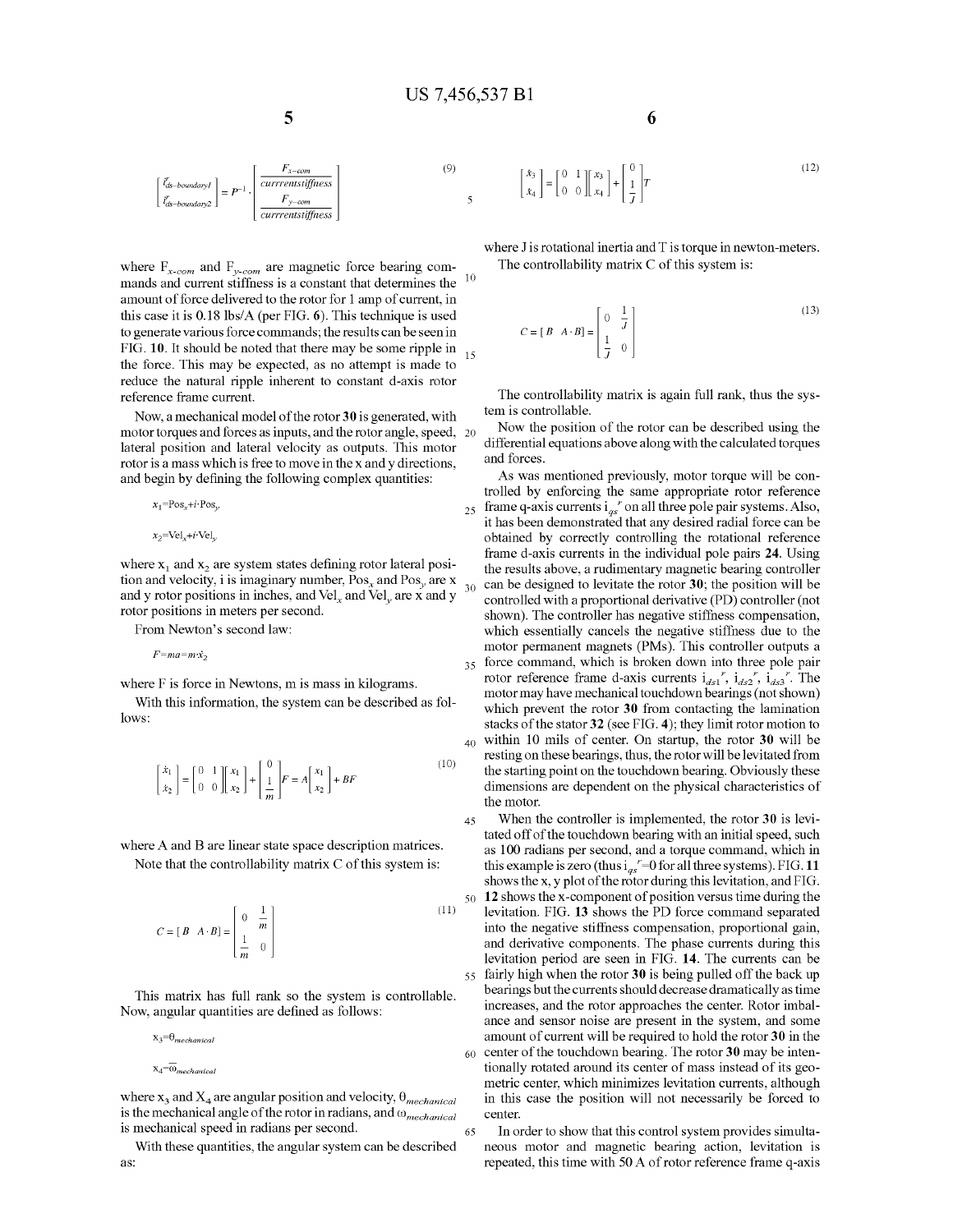current. The x position during this levitation is plotted in FIG. **15.** This figure shows that the time response of levitation does not appreciably change with motoring current.

The phase currents present while levitating with 50 A  $I_{as}^{\,r}$ are shown in FIG. **16.** The peak current of 95 A is achieved 5 briefly during levitation in  $I_{a2}$ . The maximum current reached during the levitation period with no  $I_{qs}$ <sup>r</sup> is 61 A, also in  $I_{a2}$ . So, it is apparent that for a particular force level, the motor should be de-rated from its maximum power level. However, in this example, the magnetic bearing function needs a large force 10 only during levitation, to overcome the negative stiffness while lifting the rotor **30** off of the back-up bearing. If this is the only time a large amount of current is required, temporarily exceeding the maximum phase limit of the motor will not be a problem, since the excess current will be present for 15 such a brief period that no appreciable wire heating will occur. Actually, during most applications, levitation will occur before motoring starts, so the added current requirement may not exist at all.

The relevant factor to be considered when selecting ratings 20 is the force needed to levitate the rotor. This involves factors that are not considered, including sensor noise, shaft runout, and rotor imbalance. In addition to compensating for these factors, if the motor is used as a flywheel in a satellite, it may be necessary to levitate the rotor on earth before sending it to 25 orbit, which would require that the bearing system be able to support the weight of the rotor **30.** Furthermore, the motor may be used to provide attitude control of the satellite in addition to energy storage. In this application, the magnetic bearing should be able to keep the rotor **30** levitated while the spacecraft is rotated.

Two conical motors, wound with three separated pole pairs, can be used together with the aforementioned control system to fully levitate and spin a rotor. An example of a machine **34** having two such conical motors is shown in FIGS. **17-19.** In the illustrated embodiment of the machine **34,** a rotor **36** rotates on the outside of stators **38,** although a machine may be configured with rotors that rotate on the inside of the stators. Information on the position of the rotor **36** is received by a controller with eight radial eddy current 40 sensors **40** and four axial eddy current sensors **42.** 

An exemplary control system **44** for driving the two conical motors is shown in FIG. **20.** One conical motor comprises windings **46** comprised of three three-phase pole pair systems **24.** The other conical motor comprises windings **48** also 45 comprised of three three-phase pole systems **24.** One advantage of this type of motor drive control system is that it provides fault tolerance; if any switch **22** or pole pair system **24** fails, the other two three-phase systems **24** will still provide rotation and levitation forces. 50

FIG. **21** shows the force vectors that are possible with the different pole pair systems **24.** There are six force vectors that have an axial component as well as a radial component.

FIG. **22** shows a schematic force generation control code. Radial force control blocks **50, 52** use a radial control tech- 55 nique, as discussed above in connection with the cylindrical motor control system. The conical motor essentially reduces the current stiffness, as compared to that required by a similarly sized cylindrical motor, since all of the magnitude of force is no longer directed radially. The radial force control 60 block **50** controls the radial force applied to Plane **1,** while the radial force control block **52** controls the force applied to Plane **2.** A new control block **53** is introduced to control the axial force. FIG. **23** shows a schematic of this control block **53.** The inputs to this control block **53** are the axial force 65 command at 56 and the rotor reference frame d-axis current commands, which were generated with the radial force con**8** 

trol blocks **50 and 52, at 58.** Axial force is created when the total force acting on Plane **1** is different than the total force acting on Plane **2.** Thus, if one plane is creating a large radial force, it will have the effect of creating some axial force. However, the resultant axial force can be compensated for by adding equal parts of d-axis current to all of the pole pair systems **24** on the other motor. The axial force created by the radial controllers is calculated by taking the sum of the rotor reference frame d-axis current commands from the radial controller at Plane **1** minus the sum of the rotor reference frame d-axis current commands from the radial controller at Plane **2,** then multiplying by the current stiffness at **60.** This calculated axial force is then simply subtracted from the commanded axial force. This value, calculated at **62,** is added to the rotor reference frame d-axis current commands of Motor I (shown in FIG. **21)** and subtracted from the rotor reference framed-axis current commands of Motor II. The final rotor reference framed-axis current commands at **64** are sent out of this axial force control block **54** to the standard rotor reference frame current regulators **66** in FIG. **24.** 

A position controller **68** in FIG. **24** receives position information from the sensors **40, 42** and outputs force commands necessary to maintain levitation. FIG. **25** shows one implementation of the position controller as a proportional-inte-25 gral-derivative (PID) controller. Note that while this specific example uses a PID controller, any other suitable controller type can be used, as well. The commanded position is input at **70,** while measured position is input at **72.** A standard PID control loop is executed at **74.** Force commands at **76** are the 30 output of this block **68.** 

The present invention is not intended to be limited to the control system described above. Similarly, the present invention is not intended to be limited to any particular winding configuration. It should be appreciated that any suitablewinding configuration may be used for carrying out the invention.

The aforementioned invention is not intended to be limited to the motor described above but can be used on other motors with six or more poles. Motors with which the invention can be used include, but are not limited to, induction motors, synchronous reluctance motors, and permanent magnet motors. The motors may be configured as cylindrical or conical, interior rotor/exterior stator, or exterior rotor/interior stator.

The principle and mode of operation of this invention have been explained and illustrated in its preferred embodiment. However, it must be understood that this invention may be practiced otherwise than as specifically explained and illustrated without departing from its spirit or scope.

#### What is claimed is:

**1.** A control system for an electromagnetic rotary drive for use in the bearingless motor-generator having a permanent magnet, comprising:

a winding configuration having at least three pole pair systems through which phase currents flow resulting in three three-phase systems, each three-phase system having a first rotor reference frame current that produces a levitating force with no average torque and a second rotor reference frame current that produces torque, wherein the first rotor reference frame current produces flux that increases or decreases permanent magnet flux of the motor-generator and the second rotor reference frame current is in phase with back EMF of the motorgenerator.

**2.** The control system of claim **1,** wherein the first rotor reference frame current of the three pole pair systems produce six force vectors in six force directions.